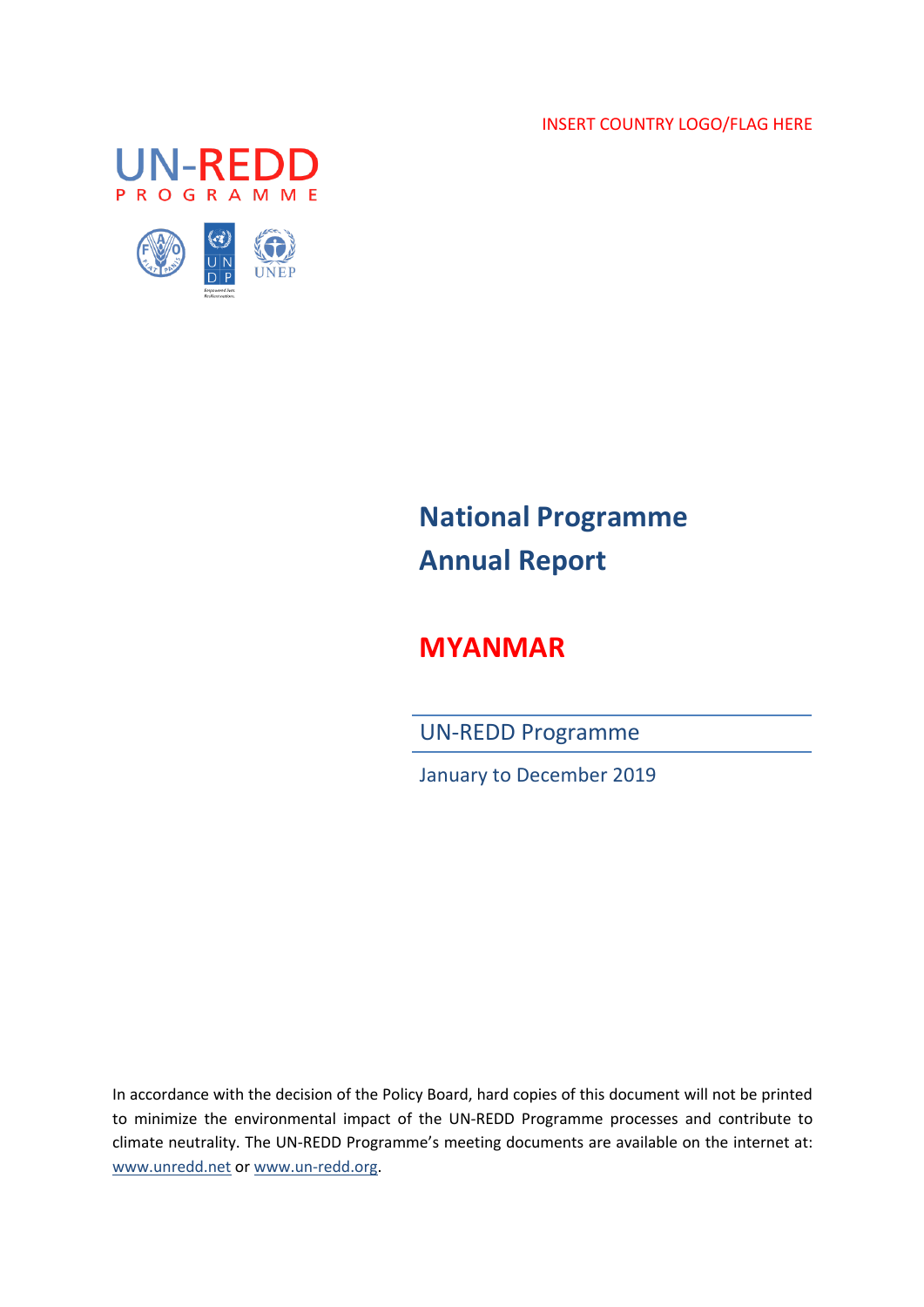### **Annual Report for the UN-REDD National Programmes**

The Annual Report for the National Programmes (NPs) highlights progress over the twelve-month period ending 31 December (1 January-31 December). This progress is reported against the consolidated Annual Work Plan and Budget for 2019, as approved by the National Programme Steering Committee or Executive Board.

The lead agency for each National Programme is responsible for coordinating inputs to the Annual Reports, and for ensuring all agency and counterpart perspectives have been collected - in particular government and civil society organizations. The reports are reviewed and vetted by the agency teams, who provide quality assurance and recommendations to the national teams on articulating results and on adjustments to be made. It therefore follows an iterative process which serves to enhance the quality of the reports and enable a meaningful assessment of progress and identification of key lessons regarding knowledge exchange.

The Annual Report for the National Programmes should be submitted to the UN-REDD Programme Secretariat (un-redd@un-redd.org) as per timeline indicated below.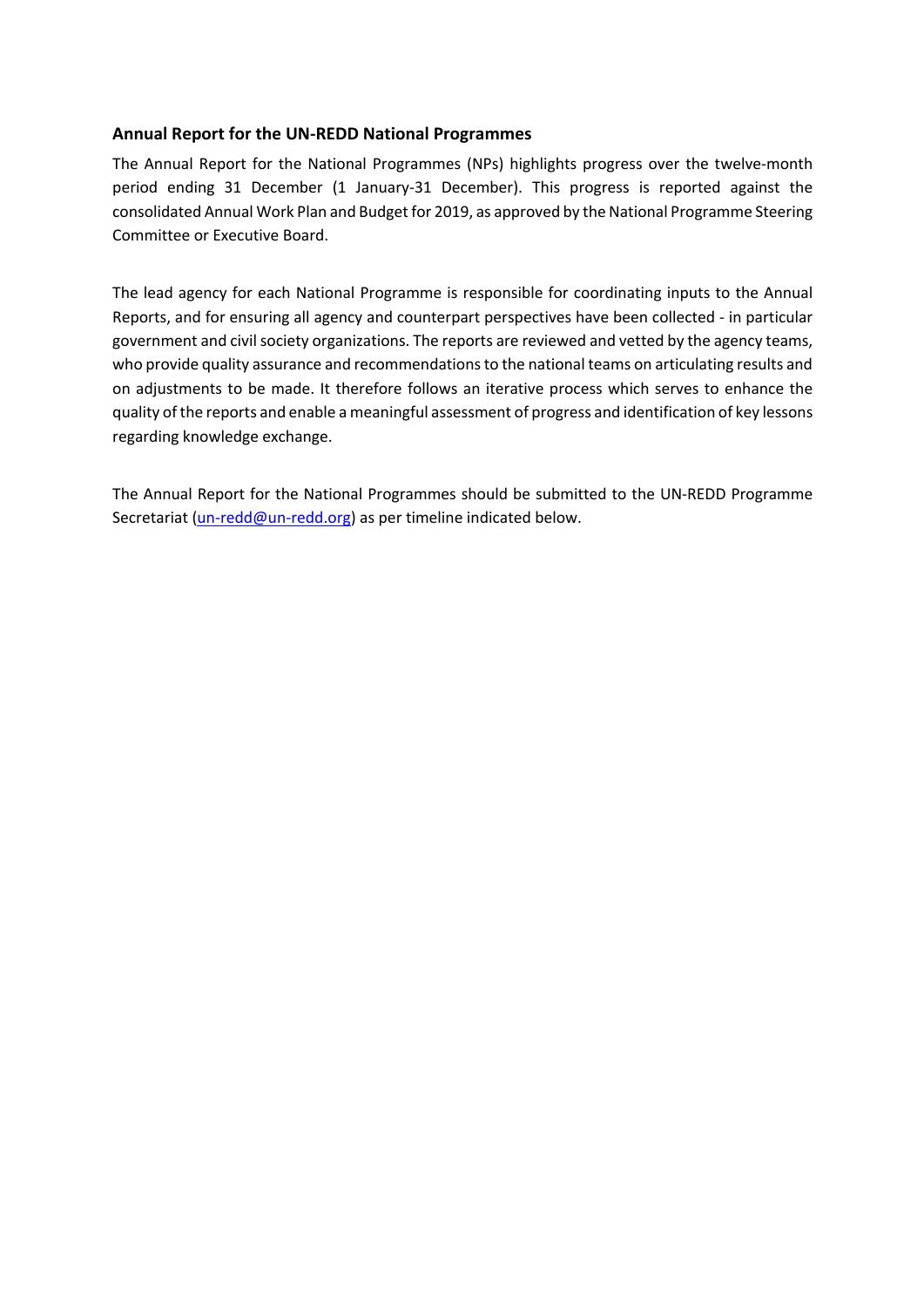### **1. National Programme ldentification**

Please identify the National Programme (NP) by completing the information requested below. The Government Counterpart and designated National Programme focal points of the Participating UN Organizations are asked to provide their electronic signatures below, prior to submission to the UN-REDD Secretariat.

| National Programme Title           | UN-REDD Programme National Programme, Myanmar                                             |  |
|------------------------------------|-------------------------------------------------------------------------------------------|--|
| Implementing Partners1             | Forest Department, Ministry of Natural Resources and Environmental<br><b>Conservation</b> |  |
| <b>Participating Organizations</b> | FAO, UNDP, UNEP                                                                           |  |

| <b>Project Timeline</b>                  |              |                                |             |  |
|------------------------------------------|--------------|--------------------------------|-------------|--|
| <b>Programme Duration</b>                | 4 years      | Original End Date <sup>2</sup> | 6 Nov. 2020 |  |
| <b>NPD Signature Date</b>                | 28 Oct. 2016 | <b>No-Cost Extension</b>       | N/A         |  |
| Date of First Fund Transfer <sup>3</sup> | 7 Nov. 2016  | <b>Current End Date</b>        | 6 Nov. 2020 |  |

| Financial Summary (USD) <sup>4</sup> |                                                  |                                          |                                                           |  |
|--------------------------------------|--------------------------------------------------|------------------------------------------|-----------------------------------------------------------|--|
| <b>UN Agency</b>                     | <b>Approved Programme</b><br>Budget <sup>5</sup> | Amount<br><b>Transferred<sup>6</sup></b> | <b>Cumulative Expenditures</b><br>up to 31 December 20197 |  |
| <b>FAO</b>                           | 2,085,200                                        | 2,085,200                                | 1,647,888                                                 |  |
| <b>UNDP</b>                          | 2,818,400                                        | 2,818,400                                | 2,453,731                                                 |  |
| <b>UNEP</b>                          | 287,400                                          | 287,400                                  | 267,863                                                   |  |
| Indirect Support Cost (7%)           | 363,370                                          | 363,370                                  | 305,864                                                   |  |
| Total                                | 5,554,370                                        | 5,554,370                                | 4,675,346                                                 |  |

|                                                        | Signatures from the designated UN organizations <sup>8</sup>              |                                               | Signature by the                                                   |
|--------------------------------------------------------|---------------------------------------------------------------------------|-----------------------------------------------|--------------------------------------------------------------------|
| <b>FAO</b>                                             | <b>UNDP</b>                                                               | <b>UNEP</b>                                   | <b>Government Counterpart</b>                                      |
| [Signature]<br>Date and Name of Signatories in Full:   | [Signature]                                                               | torgnature)                                   | [Signature]                                                        |
|                                                        |                                                                           |                                               |                                                                    |
| Ms Xiaolie Fan<br><b>FAO Representative</b><br>Myanmar | Ms. Dawn Del Rio<br>Resident Representative,<br>a <sub>l</sub><br>Myanmar | Ms. Emelyne Cheney<br><b>Regional Advisor</b> | Dr. Thaung Naing Oo<br><b>Director</b><br><b>Forest Department</b> |

<sup>1</sup> Those organizations either sub•contracted by the Project Management Unit or those organizations officially identified in **the National Programme Oocument (NPD) as responsible for implcmenting a defined aspect of the project.** 

2 The original end date as stated in the NPD.

*3* As reflected on the MPTF Office Gatewav http://mptf.undp.org.

**7 The sum of commitments and disbursement** 

**8 Each UN organization is to nomlnate one or more focal points to sign the report. Please refer to the UN-REDO Programme Planning, Monitoring and Reporting Framework document for further guidance.** 

**<sup>4</sup> The financia! lnformation report!!d should indude indirect costs, M&E and other associated costs. The information on expenditure Is unoffidal. Official certified financia! information is provided** by **thc HQ of the Participatlng UN Organizations** by 30April and can be accessed on the MPTF Office GATEWAY (http://mptf.undp.org/factsheet/fund/CCFOO).

**S The total budget for the entire duration of the Programme as spedfled in the signed Submission Form and NPD.** 

<sup>6</sup> Amount transferred to the participating UN Organization from the UN-REDD Multi-Partner Trust Fund.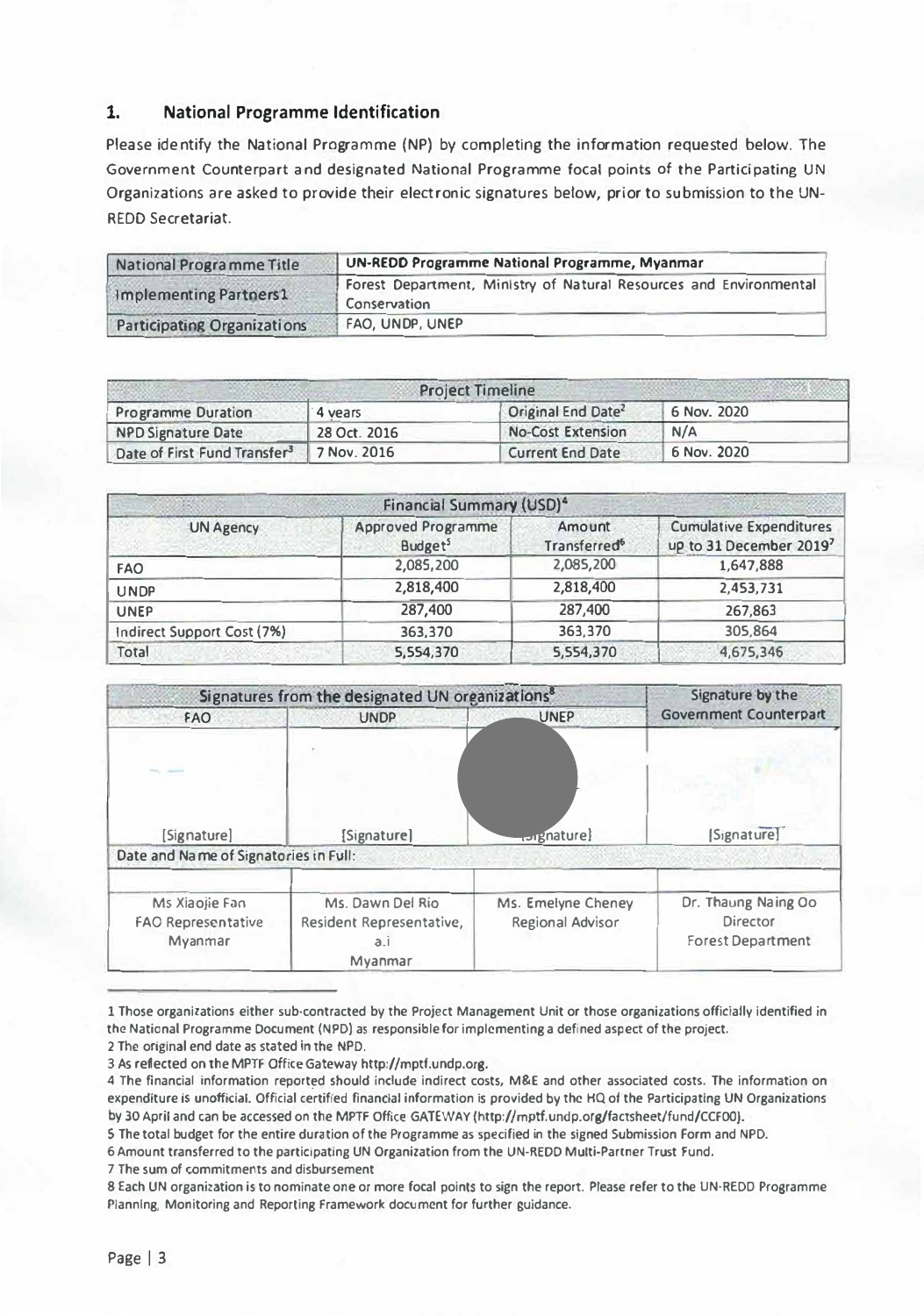#### $2.$ **Progress Reporting**

This section aims to summarize the progress and identify key achievements of the NP during the reporting period. Additionally, the section aims to identify key challenges and solutions/ lessons that could be shared with other countries. These will be used as input to the UN-REDD consolidated annual report so please stick to the word limits.

#### $2.1$ **Achievements**

Please provide a description of key achievements made by the NP in relation to the 4 pillars of the Warsaw Framework and how the NP has supported those. [250 words for each pillar]

### **a) National Strategy (NS)**

Over 50 consultation events have been held on the development of the NS, including representatives of both federal government and from Ethnic Armed Organizations (EAOs), as well as from non-government stakeholders. The updated version was presented to a National Validation Workshop in September 2019. The NS is in the process of official approval and work began in 2019 on the development of the REDD+ Investment Plan. Options to engage EAOs in REDD+ implementation were scoped out during Q4 2019.

### **b) National Forest Monitoring System (NFMS)**

Development and testing of NFI design, sampling and data collection approaches were finalised during 2019, including draft estimation design and data analysis approaches. The latter to be further developed in 2020 following the results of the second NFI field testing campaign in Southern Myanmar and Mangrove forests during Q1 in 2020.

The satellite-based land monitoring system (SLMS) has been extended to formally include samplebased land assessment techniques, complementary to the standard wall-to-wall approaches. NFMS data uploading started in Q4 of 2019 and will continue into 2020.

Capabilities for future Emission Factor reporting from forests, with IPCC tier 3 level, and Activity Data reporting for land use change with IPCC approach 2, are now established in Myanmar.

### **c) Forest Reference Level (FRL)**

After completion of the Technical Assessment (TA) process with UNFCCC, the revised FRL document was uploaded to UNFCCC website in January 2019. The NP continues to support the government on development of subsequent FRLs as more and improved data on forest carbon pools become available and contribute to NDC development.

### **d) Safeguards and Safeguard Information System (SIS)**

A review of policies, laws and regulations and national safeguards clarification has been finalized and published, a draft national safeguards approach document prepared and is under review, and the final draft SIS design document has been shared with stakeholders. In 2019, SIS relevant information systems and sources have been assessed, and information structure (including draft indicators) developed. Discussion on operationalization for the SIS is still ongoing. A final draft of Myanmar's first Safeguards Summary of Information has also been prepared in 2019.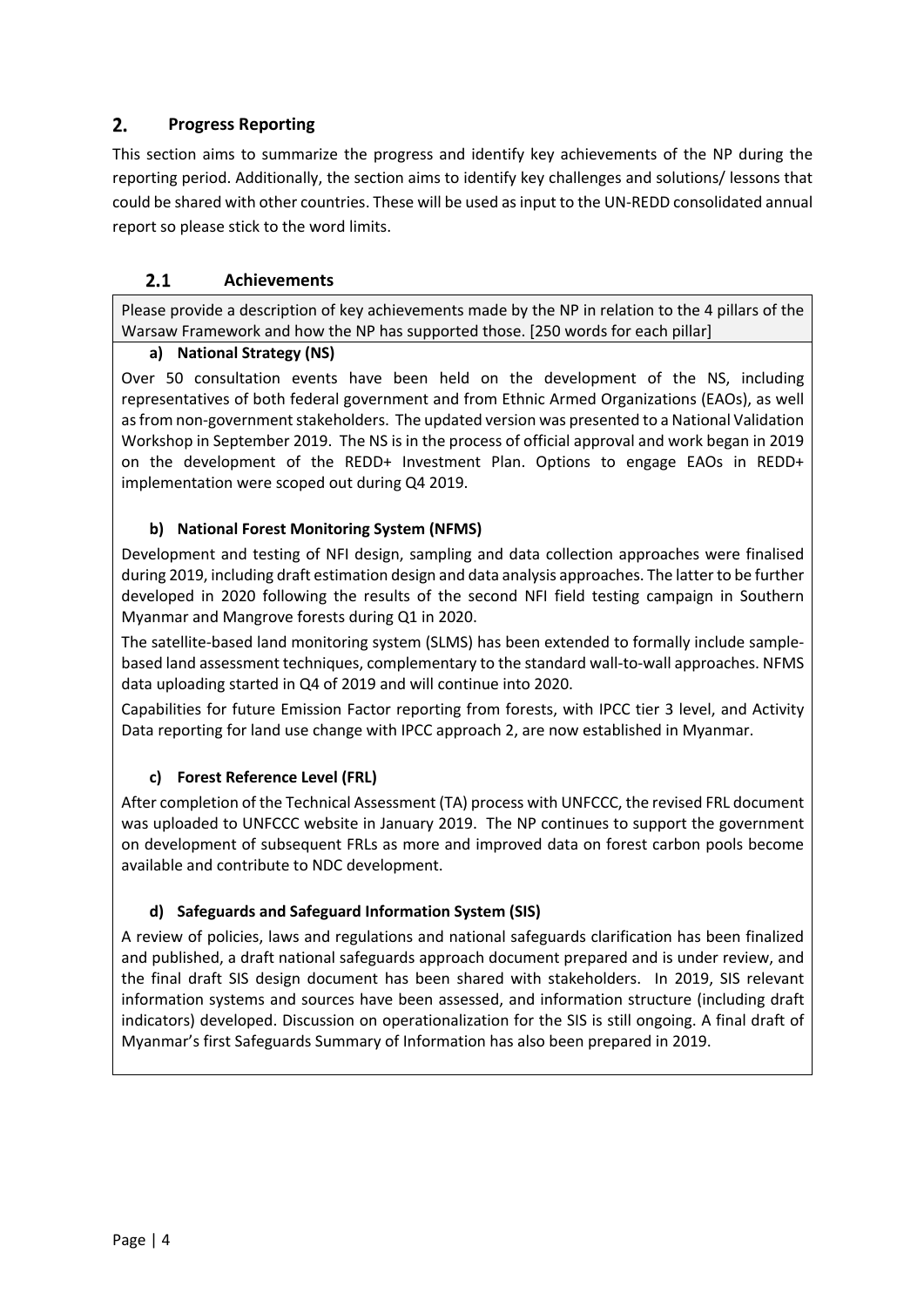#### $2.2$ **Challenges and solutions**

Please provide a summary of the challenges faced and solutions put in place to address them. These could be of any nature, operational, good procedure, unsuccessful process that other countries could benefit from. [150 words]

The physical isolation of the programme from FAO and UNDP County Offices has occasionally complicated administration. During 2019, the process of relocation of both offices from Yangon to Naypyidaw was initiated, which considerably improved matters.

The consultation process with EAOs, necessary to ensure that the NS had broad acceptance of the largest pool of stakeholders, and in consideration of Myanmar's complex and dynamic political situation, proved to be more extensive, and required higher investment of NP resources, than had been anticipated.

The initial approach to REDD+ Investment Plan development anticipated information on deforestation rates at sub-national scales which was not available. Alternative approaches have been presented to NP stakeholders for consideration, in order to ensure that this output is completed within the timeframe.

#### $2.3$ **Gender**

Describe actions/achievements relevant to gender equality, to mainstream gender, and/or how women have benefitted from/engaged in the NP [150 words].

Twenty-seven percent of the members of the Stakeholder Engagement and Safeguards TWG are women (4 women, 11 men).

Within the existing REDD+ Taskforce, of the 14 seats present, only 2 are occupied by women. No seat within the Taskforce is reserved for a representative from a women's and/or gender-focused organization.

Acting on the briefing note the REDD+ Taskforce Secretariat prepared in 2018 on gender gaps and recommendations, actions have been to strengthen gender inclusion.

UN-REDD has strongly emphasized gender in its engagement processes. Initial consultations on the National Strategy in 2017 averaged 21% women's participation; during 2019, this figure reached 42%.

### **Social Inclusion, including IP/CSO work**

Highlight any actions and results that demonstrate the active participation and promotion of the rights of indigenous peoples and CSOs in 2018 within the NP. Given the strong linkages between 'social inclusion and IP/CSO work' and gender, when reporting such information, be mindful to report on the gender dynamics of this work. For guidance on what this can include, please see gender guidance noted in the field above. [150 words]

POINT, an IP organization and MERN, a national CSO continue to represent their constituencies in the Programme Executive Board, and other such organizations continue to participate actively through the Technical Working Groups.

EAOs remain key stakeholders in the Myanmar REDD+ Programme, since the decision has been made that REDD+ will be implemented at the national scale, and significant areas of forests are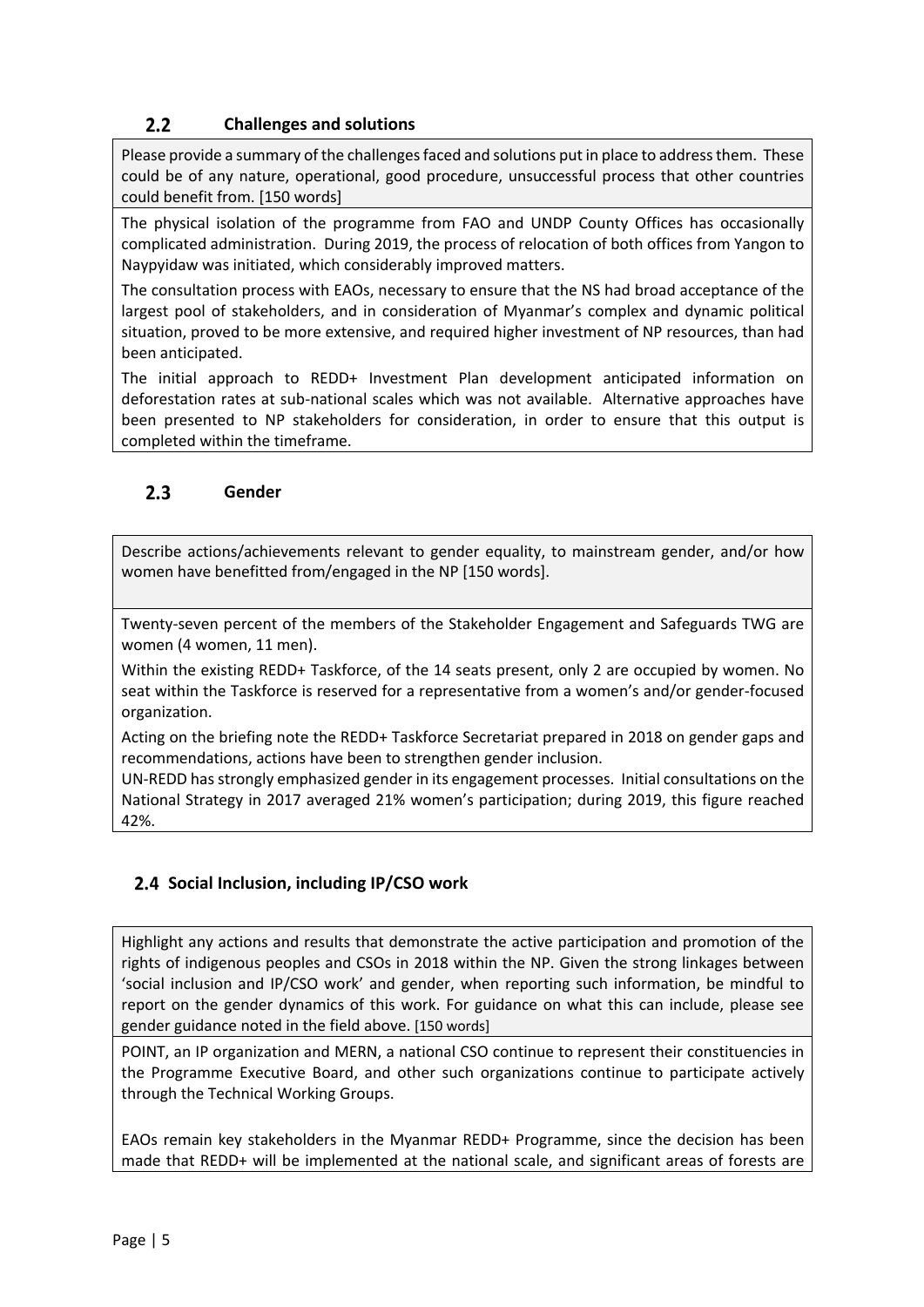under the control of EAOs. By the end of 2019, 16 consultation events had been held with EAOs or (where EAOs are still considered "unlawful associations"), with representative organizations.

| <b>Ethnic Group</b> | EAO                               | Proxy              | <b>Consultation</b> | <b>Translation into ethnic</b><br>language |
|---------------------|-----------------------------------|--------------------|---------------------|--------------------------------------------|
| Chin                | <b>CNF</b>                        | n/a                | 7/5/19              | 4 languages translated, printed            |
| Danu                | n/a                               | <b>DNAO</b>        | 27/9/18             | n/a (read Myanmar)                         |
| Kachin              | KIO                               | <b>BRIDGE/KCWG</b> | 21/6/19             | Translated, printed                        |
|                     | <b>KNU</b>                        | n/a                | 20/8/19             |                                            |
| Karen               | <b>DKBA</b>                       | n/a                | 5/4/19              | 2 languages translated, printed            |
|                     | <b>KNLA-PC</b>                    | n/a                | 5/4/19              |                                            |
| Karenni             | <b>KNPP</b>                       | Ever Green         | 12/2/19             | Translated, printed                        |
| Kokang              | <b>KDP</b>                        | <b>KDUP</b>        | 24/1/19             | Translated, printed                        |
| Mon                 | <b>NMSP</b>                       | n/a                | 13/9/18             | Translated, printed                        |
| Naga                | <b>NSCN</b>                       | <b>CNA</b>         | <b>Declined</b>     | n/a (read Myanmar)                         |
|                     | $n/a-$                            | <b>PNO</b>         | 25/9/18             |                                            |
| Pa-O                | PNLO                              | n/a                | 29/5/19             | Translated, printed                        |
| Palaung             | <b>TNLA</b>                       | <b>TNP</b>         | 19/10/18            | Translated, printed                        |
| Shan (S)            | <b>RCSS</b>                       | n/a                | 26/5/19             | Translated, printed                        |
| Shan (N)            | <b>SSPP</b>                       | <b>SSYCBC</b>      | 19/3/19             |                                            |
| Wa                  | <b>UWSA</b>                       | <b>WNUP</b>        | 12/12/18            | Translated, printed                        |
| Multiple            | <b>NCA-S Working</b><br>Committee | n/a                | 26/3/19             | n/a                                        |

#### $3<sub>1</sub>$ **Government & Non-Government Comments**

This section provides the opportunity to capture government and civil society perspectives and provide additional or complementary information.

#### $3.1$ **Government Comments**

Government counterparts to provide their perspective and additional complementary information not included in the overall progress assessment. [500 words]

Remarkable progress on Safeguard Information System is recognized. Setting emission reduction targets for REDD+ Strategies took time due to the limited activity data and reliable information related LULUCF. It caused delay the finalization and adoption processes of the National REDD+ Strategies. REDD+ Investment Plan or GCF SAP Proposal should be developed as earlier as possible and funding should be secured (for piloting implementation of REDD+ PAMs) since the National Programme will be finished in November 2020.

#### $3.2$ **Non-Government Comments**

Civil society stakeholders to provide their perspective and additional complementary information (Please request a summary from existing stakeholder committees or platforms). [500 words]

POINT as IP representatives and being part of UN-REDD PEB and REDD+ Task Force realized the different effort and interest of line ministries and government agencies over fighting against deforestation and related issues in Myanmar. REDD+ is the very first mechanism that bring about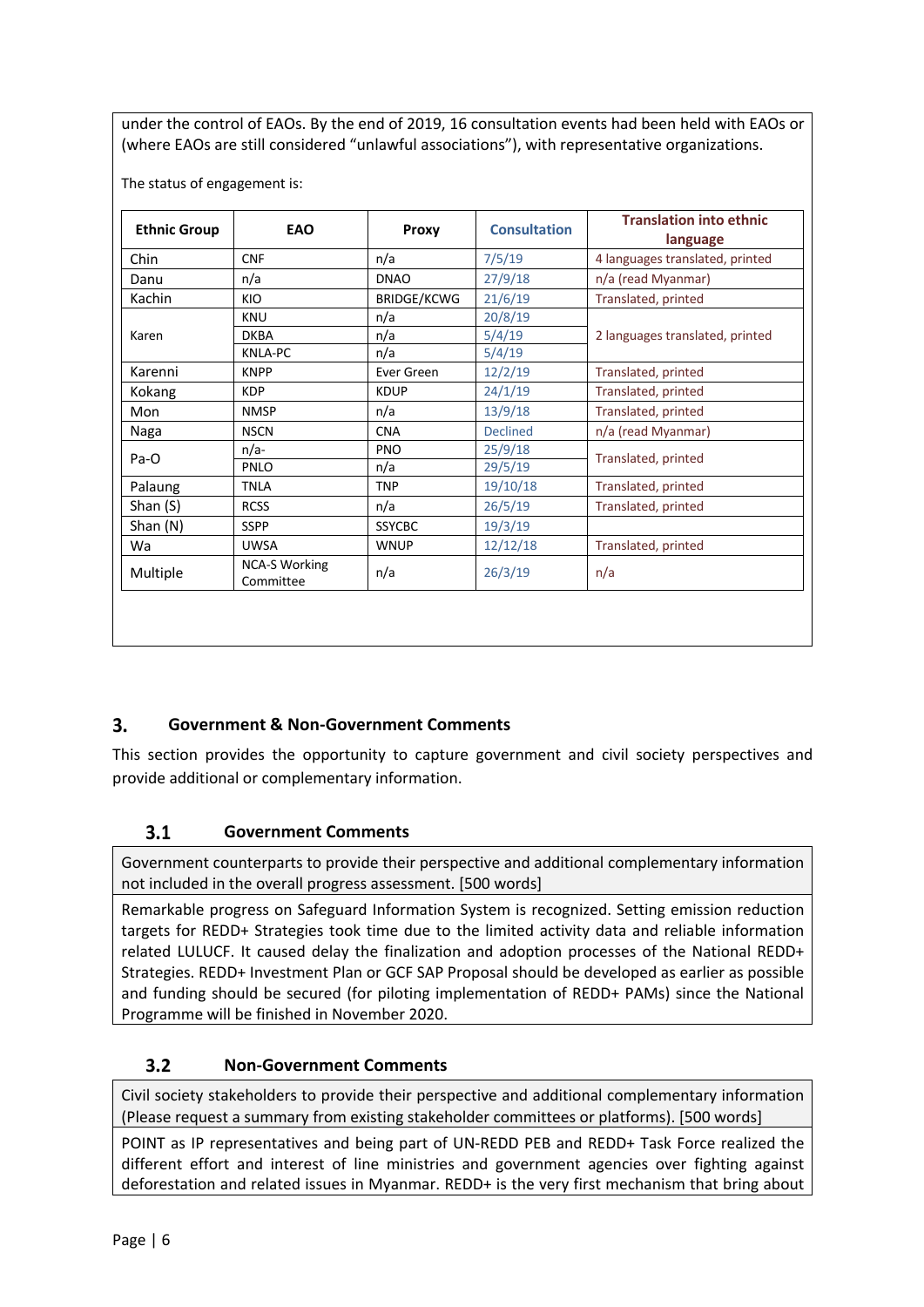dialogues between different stakeholders especially between central government and EAOs (Ethnic Armed Organizations) with the aim of protecting natural forest of the country. However, since there are different interests and approaches, it is difficult to reach certain level of agreement in a short time trust building and understanding for such complex mechanism of REDD+ happening at international level. Overall, integration and having consultation with different stakeholders were very supportive for the REDD+ readiness of Myanmar as mentioned in the road map. It would be more supportive if the different ministries' coordination would be focused on Myanmar country Redd+, being not just implemented like a project level but give more attention to as national level REDD+ program implementation that is strongly link to fighting against climate change while respecting the rights of indigenous peoples at decision making level. It was very supportive that stakeholder consultations were conducted to get the feedback different processes such as REDD+ strategy development. The momentum of conducting such good practices must continue in the future activities of REDD+ in Myanmar to gain public voices. More importantly, future activities of REDD+ need to continue transparency and public integration.

Moreover, understanding on REDD+ mechanism is necessary to become mainstream at media from the perspectives of conservative point of view but not as getting monetary benefit for the country. The conservation perspective of REDD+ is crucial and need to get more higher political support in country like Myanmar where development projects are given priority for economic growth. In the future, Myanmar REDD+ Program can be well fit into the country commitment of NDC at UNFCCC and SDG goals.

At present, REDD+ project can give good legal suggestion to government current legal framework especially PAMs as part of REDD+ strategy. If the PAMS recommendations were not fully supported by the government and fail to respect safeguards at grassroot level, it will be difficult to collaborate with indigenous peoples for actual implementation. Therefore, it is important to implement all those PAMS with full safeguards.

In addition, REDD can be a positive tool for strengthening IP rights, both land tenure and FPIC, through self-governed areas. There is also an opportunity under REDD+ to link with indigenous and local peoples forest management practices such as ICCAs which is recognized internationally and a provision in the current Biodiversity and Protected Areas Law in Myanmar. This again can link up to UNFCCC processes specifically LCIP Platform (Local Community and Indigenous Peoples' Platform) which is developed at present.

Last but not least, the negotiation with EAOs should reflect what is agreed on NCA especially finding a way out to protect forest in those EAOs areas with better governance system with the participation of all forest stakeholders.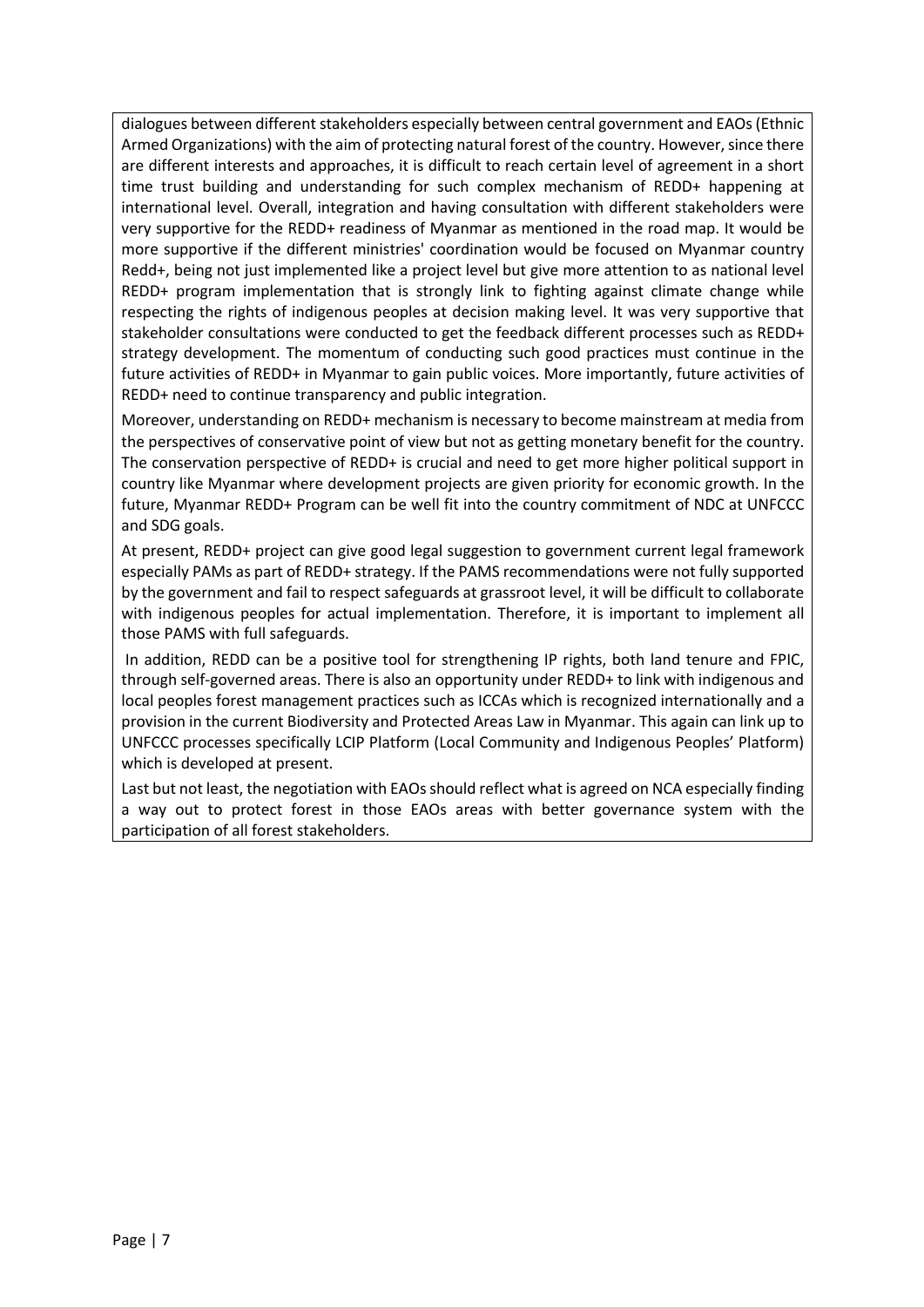#### 4. **Results Matrix**

The results matrix aims to measure progress made in the reporting year against annual targets for outputs indicated in the annual work plan for the year. If the log frame has been amended following a mid-term review, this should be mentioned above the output table. For this section please provide:

- For each outcome, please provide the outcome title. The intention is to report whether the programme is on track towards meeting its target, not to assess if target has been met. Based on the previous annual report, please tick the box below each outcome and provide a short summary of progress made. If the country has not yet produced an annual report, do not tick any box.
- For each output, please provide the output title and a summary of the progress towards achieving the specific output. Please list each performance indicator, the associated baseline and expected annual target for the output for this reporting year and a short narrative indicating progress against this annual target or deviation from plans.

Please repeat this for all outcomes and outputs of the NP results framework.

| Outcome 1: Relevant stakeholders have the capacities to support implementation of REDD+ |                                                 |                                                                                                                                                                                                                                                                                                                                                                                                                                                                                                                           |                                     |
|-----------------------------------------------------------------------------------------|-------------------------------------------------|---------------------------------------------------------------------------------------------------------------------------------------------------------------------------------------------------------------------------------------------------------------------------------------------------------------------------------------------------------------------------------------------------------------------------------------------------------------------------------------------------------------------------|-------------------------------------|
| $\Box$ Outcome Achieved;                                                                | $\boxtimes$ On track to achieving this outcome; | $\Box$ Expected minor delays                                                                                                                                                                                                                                                                                                                                                                                                                                                                                              | $\Box$ Expected significant delays  |
|                                                                                         |                                                 | $\Box$ Corrective measures in place                                                                                                                                                                                                                                                                                                                                                                                                                                                                                       | $\Box$ Corrective measures in place |
| satisfaction).                                                                          |                                                 | Progress towards Outcome: Progress towards the outcome is measures by 2 indicators: overall level of satisfaction with the REDD+ readiness process (discussed below,<br>under output 1) and level of engagement in REDD+ readiness process. The 2 <sup>nd</sup> indicator, measured by a self-assessment in a survey, had a baseline score of 3.6 out of<br>10. The target for year 3 was to increase this above the year 2 result and the actual result was unchanged (partly because the year 2 result was so high, 92% |                                     |

| Output 1: Strengthened stakeholder representation and engagement |                               |                                                |                                                       |
|------------------------------------------------------------------|-------------------------------|------------------------------------------------|-------------------------------------------------------|
| <b>Output Indicators</b>                                         | <b>Baseline</b>               | <b>Annual Target</b>                           | <b>Progress Against Target</b>                        |
| • Existence of                                                   | • Following implementation of | • Within 1 year of the start of the programme, | The TF met on 3 occasions and 7 TWG meetings were     |
| representation and                                               | Targeted Support (TS),        | representation and consultation systems are    | held                                                  |
| consultation                                                     | informal systems (TWGs)       | operational                                    |                                                       |
| systems                                                          | have been established or      |                                                |                                                       |
|                                                                  | strengthened; but the TF has  |                                                |                                                       |
|                                                                  | not been established          |                                                |                                                       |
| $\bullet$ Level of                                               | • Zero (formal systems don't  | • Within 18 months of the start of the         | Level of satisfaction in year 3 was above 80% for all |
| stakeholder                                                      | exist)                        | programme, the level of satisfaction for all   | entities)                                             |
| satisfaction with                                                |                               | systems is at least 67% and remains at this    |                                                       |
| systems                                                          |                               | level or higher thereafter                     |                                                       |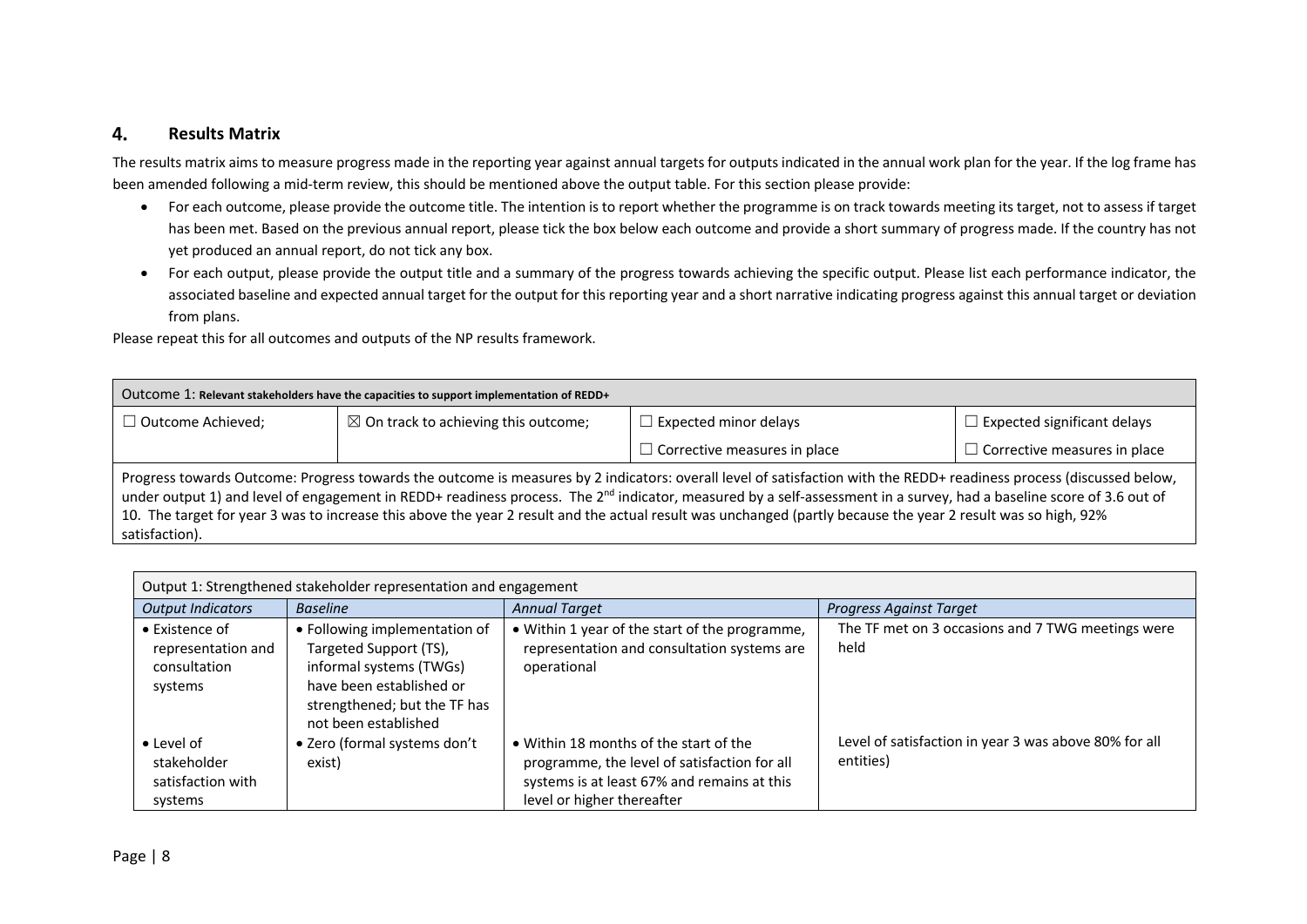Progress towards Output:

The establishment of the REDD+ stakeholder engagement structures (Taskforce, TWGs, REDD+ Office) has been completed and all are working effectively. The level of satisfaction in overall REDD+ readiness progress during year 3 remained high (at >82%), thus demonstrating that the structures are effective.

| Output 2: REDD+ management entities operate effectively |                               |                                                   |                                                          |
|---------------------------------------------------------|-------------------------------|---------------------------------------------------|----------------------------------------------------------|
| <b>Output Indicators</b>                                | <b>Baseline</b>               | <b>Annual Target</b>                              | <b>Progress Against Target</b>                           |
| • Functioning UN-                                       | • TF does not exist; RTO does | • Within 6 months of the start of the             | • TF held 3 meetings during 2019; TWGs collectively held |
| REDD PEB, TF, RO                                        | not exist; 3 TWGs established | programme, the TF and RO established;             | 7. meetings                                              |
| and TWGs                                                | during Roadmap                | throughout the rest of the programme, TF;         |                                                          |
|                                                         | development and re-           | RO and TWGs are active                            | • Level of satisfaction is 82% for the Taskforce 91% for |
|                                                         | established with TS           |                                                   | the REDD+ Office, and 82% for TWG's (average 85%)        |
| • Level of participant                                  | • Zero for TF and RO (don't   | • By the end of year 2, the level of satisfaction |                                                          |
| satisfaction with all                                   | exist); TWGs will be assessed | for all entities exceeds the year 1               |                                                          |
| entities                                                |                               | achievement (67%)                                 |                                                          |
| <b>Prograce towards Output:</b>                         |                               |                                                   |                                                          |

Progress towards Output:

The establishment of the REDD+ management structures (Taskforce, TWGs) has been completed and all are working effectively. The level of satisfaction in REDD+ management structures remains high. A formal reporting relationship between the Taskforce and National Environmental Conservation and Climate Change Central Committee (Minister-level) is now in place.

| Outcome 2: National institutions have capacity to implement effective and participatory governance arrangements for REDD+                                                                                                                                                                                                                                                                                           |                                            |                                     |                                     |
|---------------------------------------------------------------------------------------------------------------------------------------------------------------------------------------------------------------------------------------------------------------------------------------------------------------------------------------------------------------------------------------------------------------------|--------------------------------------------|-------------------------------------|-------------------------------------|
| $\Box$ Outcome Achieved;                                                                                                                                                                                                                                                                                                                                                                                            | $\Box$ On track to achieving this outcome; | $\boxtimes$ Expected minor delays   | $\Box$ Expected significant delays  |
|                                                                                                                                                                                                                                                                                                                                                                                                                     |                                            | $\Box$ Corrective measures in place | $\Box$ Corrective measures in place |
| Progress towards Outcome: Progress towards the outcome is measured by 1 indicator: Level of stakeholder satisfaction with improvements in participatory governance<br>arrangements for REDD+. The target for the end of year 3 was "By the end of year 3, at least 70% of stakeholders consider that national institutions have improved<br>capacity to implement participatory governance arrangements for REDD+". |                                            |                                     |                                     |

| Output 1: Institutional measures for REDD+ awareness raising, and information flow defined and operationalized |                               |                                          |                                                   |  |
|----------------------------------------------------------------------------------------------------------------|-------------------------------|------------------------------------------|---------------------------------------------------|--|
| <b>Output Indicators</b><br><b>Annual Target</b><br>Progress Against Target<br><b>Baseline</b>                 |                               |                                          |                                                   |  |
| $\bullet$ Level of                                                                                             | • Can be assumed to be zero,  | • By the end of year 3, at least 70% of  | • 3% consider that measures being undertaken for  |  |
| stakeholder                                                                                                    | since there were essentially  | stakeholders consider that institutional | REDD+ awareness raising, and information flow are |  |
| satisfaction with                                                                                              | no institutional measures for |                                          |                                                   |  |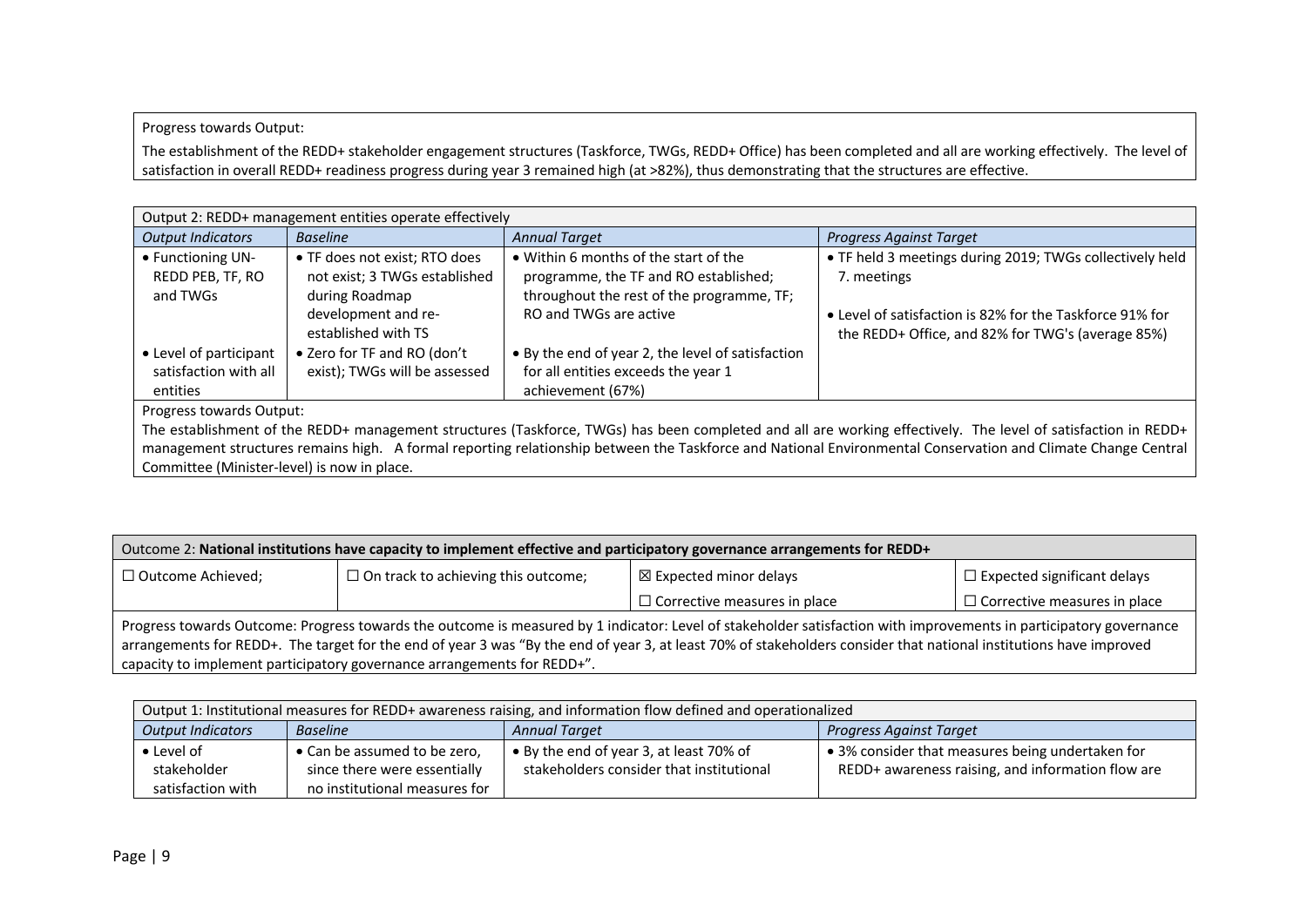| measures for<br>REDD+ awareness<br>raising and<br>information flow                                                  | REDD+ awareness raising and<br>information flow before the<br>initiation of the programme | measures for REDD+ awareness raising are<br>"satisfactory" or "good" | "not effective"; 76% consider them "partially"<br>effective"; and 20% "fully effective" |  |
|---------------------------------------------------------------------------------------------------------------------|-------------------------------------------------------------------------------------------|----------------------------------------------------------------------|-----------------------------------------------------------------------------------------|--|
| Progress towards Output:                                                                                            |                                                                                           |                                                                      |                                                                                         |  |
| The REDD+ Myanmar website was fully operational and the REDD+ Myanmar Facebook page was active throughout the year. |                                                                                           |                                                                      |                                                                                         |  |

| Output 2: Legal and policy framework for REDD+ implementation adapted and reinforced, as necessary                                                               |                    |                                                                                                                                                              |                                        |  |  |
|------------------------------------------------------------------------------------------------------------------------------------------------------------------|--------------------|--------------------------------------------------------------------------------------------------------------------------------------------------------------|----------------------------------------|--|--|
| <b>Output Indicators</b>                                                                                                                                         | <b>Baseline</b>    | <b>Annual Target</b>                                                                                                                                         | <b>Progress Against Target</b>         |  |  |
| • Proposals for legal<br>and policy reform<br>developed and<br>validated                                                                                         | • No proposals     | • Within 15 months of the start of the<br>programme, a legal and policy review<br>identifies required modifications                                          | • Final PLR reports published in 2019. |  |  |
| • Legal and policy<br>amendments<br>adopted                                                                                                                      | • No modifications | • By the end of the programme at least 75% of<br>the proposed modifications have been<br>enacted; the process for the remaining<br>modifications is underway | Not assessed during year 3             |  |  |
| Progress towards Output:                                                                                                                                         |                    |                                                                                                                                                              |                                        |  |  |
| A total of 35 required amendments to the PLR environment were identified. Of these, 12 were assessed to be beyond the scope of the programme to influence (e.g., |                    |                                                                                                                                                              |                                        |  |  |

"Development of the National Land Law should be accelerated"). Of the remaining 23 requirements, 15 (65%) had been achieved by the end of year 3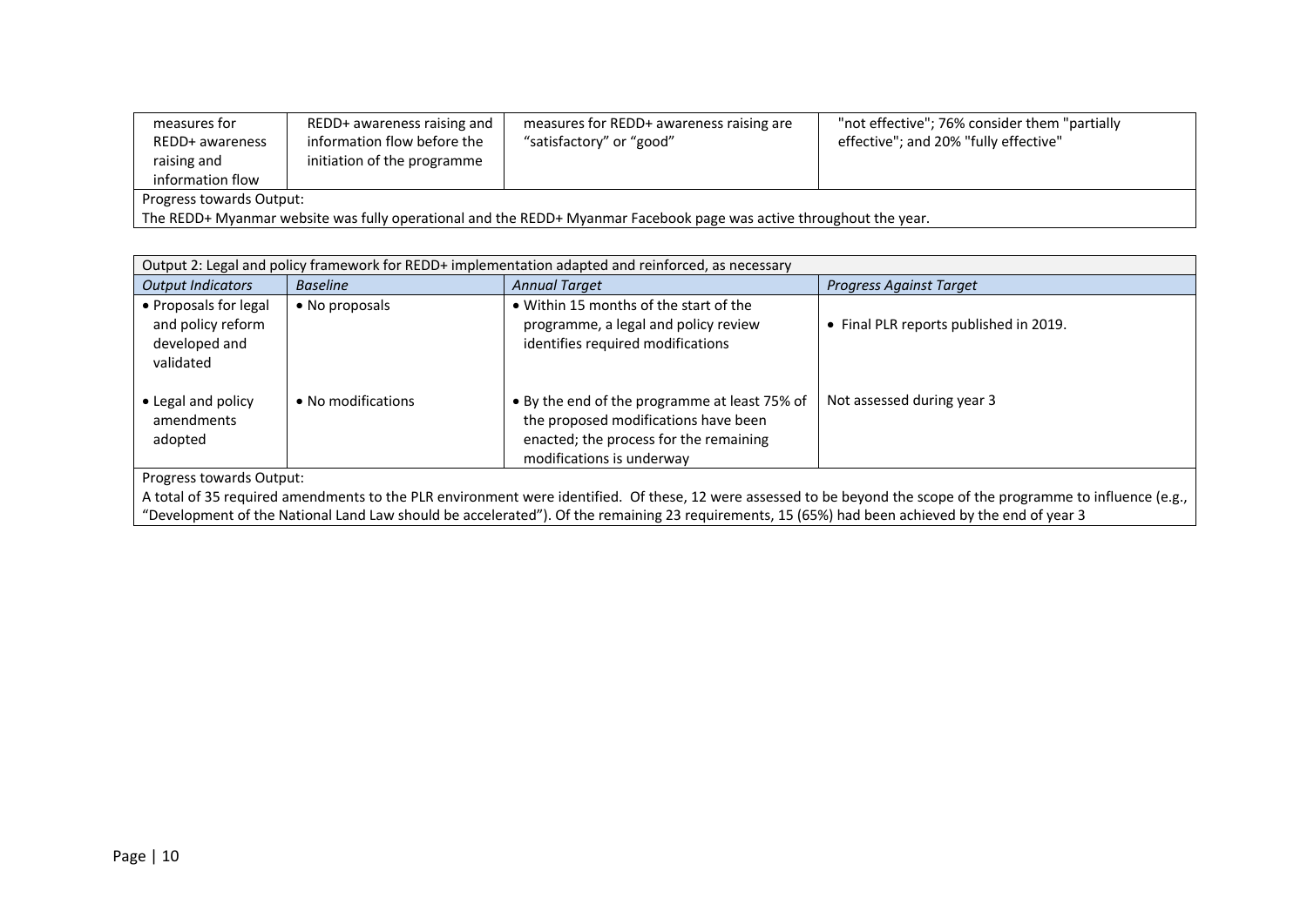| Outcome 3: REDD+ safeguards can be effectively applied and information on safeguards reported to UNFCCC                                                                                                                                                                                                                                                                                                                                                                                                                                       |                                            |                                                                                                                                                                                                                                                                                                                               |                                     |  |  |  |
|-----------------------------------------------------------------------------------------------------------------------------------------------------------------------------------------------------------------------------------------------------------------------------------------------------------------------------------------------------------------------------------------------------------------------------------------------------------------------------------------------------------------------------------------------|--------------------------------------------|-------------------------------------------------------------------------------------------------------------------------------------------------------------------------------------------------------------------------------------------------------------------------------------------------------------------------------|-------------------------------------|--|--|--|
| $\Box$ Outcome Achieved;                                                                                                                                                                                                                                                                                                                                                                                                                                                                                                                      | $\Box$ On track to achieving this outcome; | $\boxtimes$ Expected minor delays                                                                                                                                                                                                                                                                                             | $\Box$ Expected significant delays  |  |  |  |
|                                                                                                                                                                                                                                                                                                                                                                                                                                                                                                                                               |                                            | $\Box$ Corrective measures in place                                                                                                                                                                                                                                                                                           | $\Box$ Corrective measures in place |  |  |  |
|                                                                                                                                                                                                                                                                                                                                                                                                                                                                                                                                               |                                            |                                                                                                                                                                                                                                                                                                                               |                                     |  |  |  |
| Progress towards Outcome:<br>A Safeguards Roadmap was prepared in 2017, under which the key issues were identified as:<br>Meet the REDD+ safeguards requirements of the UNFCCC<br>➤<br>Support the social, economic and environmental dimensions of sustainable development, as well as the sustainability of forest resources<br>Support good governance and improved land and forest tenure<br>➤<br>Ensure that the application of the safeguards aligns with existing environmental and social laws, including EIA and SEA procedures<br>⋗ |                                            |                                                                                                                                                                                                                                                                                                                               |                                     |  |  |  |
| submitted to Forest Department for next steps.                                                                                                                                                                                                                                                                                                                                                                                                                                                                                                |                                            | Progress on most of these elements has been made. A national safeguards approach document has been prepared, which outlines key steps undertaken and outcomes,<br>such as proposed safeguards instruments. Myanmar's first Summary of Information on how safeguards are being addressed and respected was drafted in 2019 and |                                     |  |  |  |

| Output 1: Myanmar's approach to REDD+ safeguards                                                                                                                    |                                                                                                                        |                                                                                                                                                                                                                                                   |                                                                                                                                                                                          |  |  |  |
|---------------------------------------------------------------------------------------------------------------------------------------------------------------------|------------------------------------------------------------------------------------------------------------------------|---------------------------------------------------------------------------------------------------------------------------------------------------------------------------------------------------------------------------------------------------|------------------------------------------------------------------------------------------------------------------------------------------------------------------------------------------|--|--|--|
| <b>Output Indicators</b>                                                                                                                                            | <b>Baseline</b>                                                                                                        | <b>Annual Target</b>                                                                                                                                                                                                                              | Progress Against Target                                                                                                                                                                  |  |  |  |
| • National approach<br>to safeguards<br>(including<br>grievance<br>mechanisms) has<br>been developed<br>through an<br>inclusive road map<br>process and<br>approved | • No definition of and national<br>approach to safeguards<br>consistent with the Cancun<br>Agreements of COP 16 exists | • By the end of year 2, existing information<br>and sources have been reviewed, and new<br>ones developed as needed, to report on how<br>the REDD+ safeguards are being addressed<br>and respected; and national approach to<br>safeguards exists | • A national approach to safeguards exists and is set out<br>in a final draft national safeguards approach<br>document. Issues to be included in the design of a<br>GRM were identified. |  |  |  |

Progress towards Output:

A Safeguards Roadmap was prepared in 2017, outlining the entire process towards Myanmar's approach to REDD+ safeguards. A review of policies and regulations and the national clarification were finalized and published in 2019, and work began on SIS, including identification of sources of information. As part of the PLR analysis, issues to be taken into account in the design of a GRM were identified. A national safeguards approach document was prepared in 2019, setting out outcomes of steps undertaken and proposed safeguards instruments; this document is currently under review.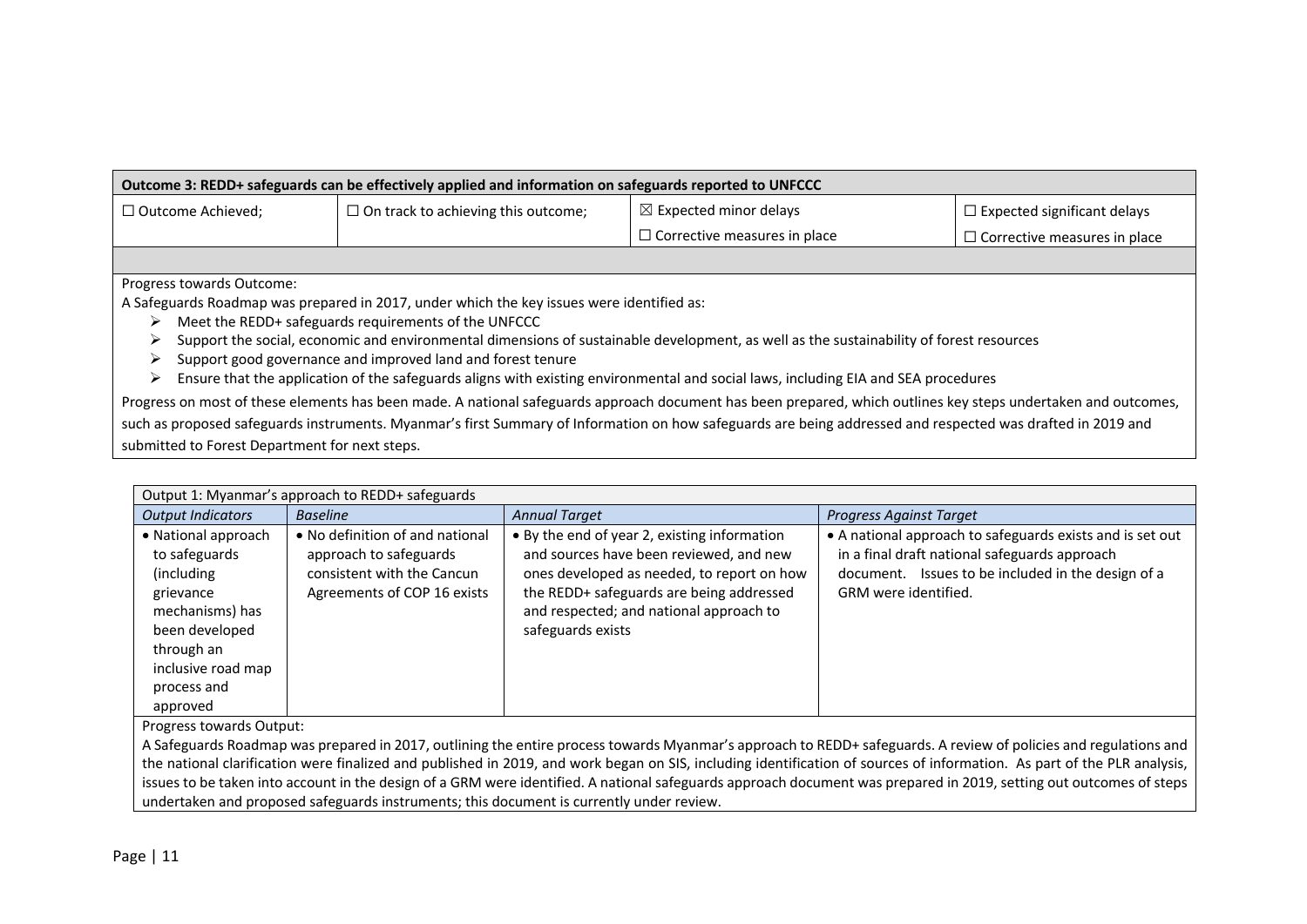| Output 2: Myanmar's Safeguards Information System (SIS)                                                                                                            |                                               |                                                                                                                                                                                                                                                                           |                                                                                                                                                                                                                                                                                                                                                                                                                                                                                                                                                                                         |  |  |  |
|--------------------------------------------------------------------------------------------------------------------------------------------------------------------|-----------------------------------------------|---------------------------------------------------------------------------------------------------------------------------------------------------------------------------------------------------------------------------------------------------------------------------|-----------------------------------------------------------------------------------------------------------------------------------------------------------------------------------------------------------------------------------------------------------------------------------------------------------------------------------------------------------------------------------------------------------------------------------------------------------------------------------------------------------------------------------------------------------------------------------------|--|--|--|
| <b>Output Indicators</b>                                                                                                                                           | <b>Baseline</b>                               | <b>Annual Target</b>                                                                                                                                                                                                                                                      | <b>Progress Against Target</b>                                                                                                                                                                                                                                                                                                                                                                                                                                                                                                                                                          |  |  |  |
| • Degree to which key areas of<br>stakeholder concerns<br>(socioeconomic,<br>environmental) are<br>addressed through data and<br>information content of the<br>SIS | • No reporting<br>framework and SIS<br>exists | First target: At the end of year 2, existing<br>information and sources have been<br>reviewed, new ones developed as needed,<br>options for a reporting framework and a SIS<br>structure have been analyzed and the<br>preferred option has been selected and<br>approved | • Assessment of existing information sources for SIS,<br>following the safeguard clarification process and<br>identification of information needs during 2018, is now<br>largely complete,<br>• An information structure, including draft indicators,<br>has been proposed, along with a design for the SIS, set<br>out in a design report.<br>• Further work on information and data source<br>assessment in 2019, base information for selecting<br>options available by end of 2019<br>Key areas of stakeholder concern have been reflected in<br>proposed SIS design and indicators |  |  |  |
| Progress towards Output:                                                                                                                                           |                                               |                                                                                                                                                                                                                                                                           |                                                                                                                                                                                                                                                                                                                                                                                                                                                                                                                                                                                         |  |  |  |
|                                                                                                                                                                    |                                               |                                                                                                                                                                                                                                                                           | Good progress on safeguards and initial SIS development was achieved in 2018, and delay carried on from 2017 was significantly reduced. Following identification of SIS                                                                                                                                                                                                                                                                                                                                                                                                                 |  |  |  |
| information needs, an assessment of relevant information systems and sources was carried out in 2019 and is largely complete. Proposed design elements for the SIS |                                               |                                                                                                                                                                                                                                                                           |                                                                                                                                                                                                                                                                                                                                                                                                                                                                                                                                                                                         |  |  |  |
| were discussed with stakeholders, and a SIS design report drafted in 2019. The proposed SIS design includes an information structure (including draft indicators), |                                               |                                                                                                                                                                                                                                                                           |                                                                                                                                                                                                                                                                                                                                                                                                                                                                                                                                                                                         |  |  |  |
|                                                                                                                                                                    |                                               |                                                                                                                                                                                                                                                                           | institutional roles and arrangements, technological options, etc. This work has fed into the development of an SIS operationalization plan, expected to be finalized in 2020.                                                                                                                                                                                                                                                                                                                                                                                                           |  |  |  |
|                                                                                                                                                                    |                                               |                                                                                                                                                                                                                                                                           | Key areas of stakeholder concern have been reflected in proposed SIS design and indicators, such as need for transparency and ethnic group/indigenous people's rights                                                                                                                                                                                                                                                                                                                                                                                                                   |  |  |  |
| to land and resources.                                                                                                                                             |                                               |                                                                                                                                                                                                                                                                           |                                                                                                                                                                                                                                                                                                                                                                                                                                                                                                                                                                                         |  |  |  |

| Outcome 4: Myanmar's national forest monitoring system (NFMS) operational and preliminary forest RELs/RLs submitted Myanmar's national forest monitoring<br>system (NFMS) operational and preliminary forest RELs/RLs submitted |                                                                                                                                                                                                                                                    |                      |                                                                                                                                     |                                |                                     |  |  |
|---------------------------------------------------------------------------------------------------------------------------------------------------------------------------------------------------------------------------------|----------------------------------------------------------------------------------------------------------------------------------------------------------------------------------------------------------------------------------------------------|----------------------|-------------------------------------------------------------------------------------------------------------------------------------|--------------------------------|-------------------------------------|--|--|
| $\Box$ Outcome Achieved;                                                                                                                                                                                                        | $\boxtimes$ On track to achieving this outcome;                                                                                                                                                                                                    |                      | $\Box$ Expected minor delays                                                                                                        |                                | $\Box$ Expected significant delays  |  |  |
|                                                                                                                                                                                                                                 |                                                                                                                                                                                                                                                    |                      | $\Box$ Corrective measures in place                                                                                                 |                                | $\Box$ Corrective measures in place |  |  |
|                                                                                                                                                                                                                                 | Progress towards Outcome: FRL submission and Technical Assessment process completed in 2019. NFI design and field methodology piloted. Further development of<br>SLMS still required, including better inter-institutional coordination for GHG-I. |                      |                                                                                                                                     |                                |                                     |  |  |
|                                                                                                                                                                                                                                 | Output 1: Build capacity and develop national action plans on NFMS and RELs/RLs                                                                                                                                                                    |                      |                                                                                                                                     |                                |                                     |  |  |
| <b>Output Indicators</b>                                                                                                                                                                                                        | <b>Baseline</b>                                                                                                                                                                                                                                    | <b>Annual Target</b> |                                                                                                                                     | <b>Progress Against Target</b> |                                     |  |  |
| • Levels of stakeholder<br>awareness                                                                                                                                                                                            | • Average correct answers for<br>4 questions relating to NFMS<br>$= 58%$                                                                                                                                                                           |                      | • After 2 years, the percentage answering<br>correctly exceeds the first-year result (75% of<br>national forestry officials and key |                                |                                     |  |  |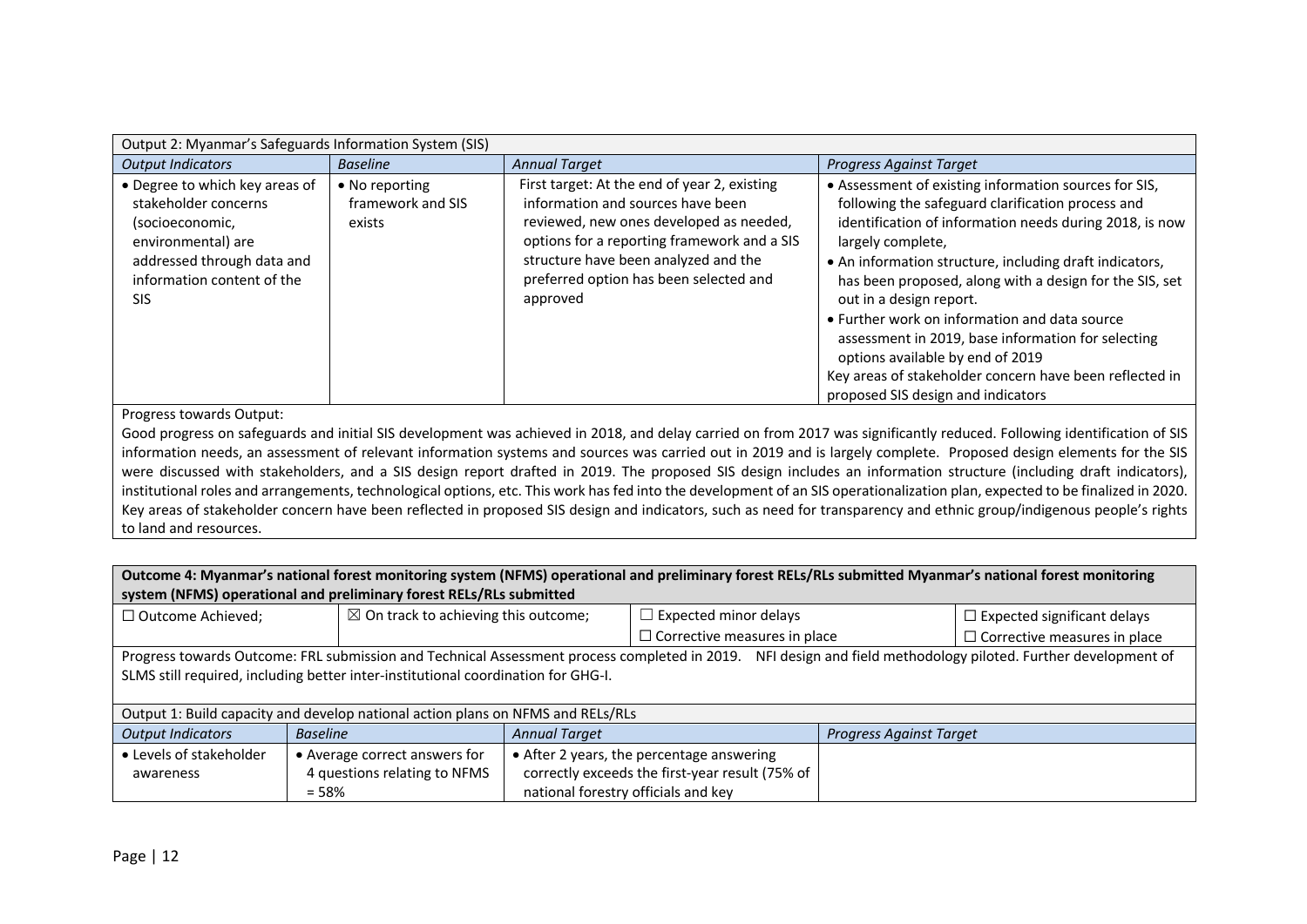| • Degree to which NFMS<br>and FREL Action Plans<br>are implemented                                                                                                                                                                                                                                          | • NFMS and FREL/FRL Action<br>Plans available; baseline                                                                                                                                                                                | stakeholders are able to correctly answer<br>questions on the purpose, functions and<br>tools of an NFMS)<br>• By the end of the programme the main                                                                                                                                                                                                                                                                                                                                                                                | • The implementation of the NFMS and FREL Action<br>Plans to the extent possible with National Programme<br>means are nearly finished                                                                                                                                                                                                                                                                                                                                                                                                                                                                                                                                                                                |  |  |  |
|-------------------------------------------------------------------------------------------------------------------------------------------------------------------------------------------------------------------------------------------------------------------------------------------------------------|----------------------------------------------------------------------------------------------------------------------------------------------------------------------------------------------------------------------------------------|------------------------------------------------------------------------------------------------------------------------------------------------------------------------------------------------------------------------------------------------------------------------------------------------------------------------------------------------------------------------------------------------------------------------------------------------------------------------------------------------------------------------------------|----------------------------------------------------------------------------------------------------------------------------------------------------------------------------------------------------------------------------------------------------------------------------------------------------------------------------------------------------------------------------------------------------------------------------------------------------------------------------------------------------------------------------------------------------------------------------------------------------------------------------------------------------------------------------------------------------------------------|--|--|--|
|                                                                                                                                                                                                                                                                                                             | capacity needs assessment of<br>the NFMS Action Plan                                                                                                                                                                                   | expected outcomes of both Action Plans are<br>attained                                                                                                                                                                                                                                                                                                                                                                                                                                                                             |                                                                                                                                                                                                                                                                                                                                                                                                                                                                                                                                                                                                                                                                                                                      |  |  |  |
| Progress towards Output:                                                                                                                                                                                                                                                                                    | (under leadership of FD) and the GHG-I (under the leadership of ECD) needs further work.                                                                                                                                               |                                                                                                                                                                                                                                                                                                                                                                                                                                                                                                                                    | Key personnel in the Forest Department largely aware of implications of REDD+ as well as purpose, functions, and tools of both NFMS and FRL. However, coordination<br>with the Environmental Conservation Department, as well as awareness raising with key ECD personnel about consistency and harmonization between NFMS and FRL                                                                                                                                                                                                                                                                                                                                                                                   |  |  |  |
|                                                                                                                                                                                                                                                                                                             | Output 2: Myanmar's Satellite Land Monitoring System and web-GIS portal                                                                                                                                                                |                                                                                                                                                                                                                                                                                                                                                                                                                                                                                                                                    |                                                                                                                                                                                                                                                                                                                                                                                                                                                                                                                                                                                                                                                                                                                      |  |  |  |
| <b>Output Indicators</b>                                                                                                                                                                                                                                                                                    | <b>Baseline</b>                                                                                                                                                                                                                        | <b>Annual Target</b>                                                                                                                                                                                                                                                                                                                                                                                                                                                                                                               | <b>Progress Against Target</b>                                                                                                                                                                                                                                                                                                                                                                                                                                                                                                                                                                                                                                                                                       |  |  |  |
| • Degree of consistency and<br>compliance of the<br>Satellite land monitoring<br>system (SLMS) with<br><b>UNFCCC decisions and</b><br>authorised technical<br>guidance (FAO, IPCC,<br>GOFC-GOLD, GFOI)<br>• National land use<br>assessment completed<br>Progress towards Output:                           | • Existing SLMS with<br>limitations in scope,<br>methodologies and<br><b>UNFCCC compliant report</b><br>generating capacities<br>• Limitations in consistency<br>in national LU/LUC<br>assessment carried out by<br>different agencies | . None. First target: By the end of the<br>programme, Myanmar has an UNFCCC<br>compliant SLMS<br>. None. First target: Within 3 years of the<br>start of the programme, a harmonized<br>national land use classification system<br>established; by the end of the programme<br>capacity to carry out regular national<br>assessments are established and functional<br>Web-based GIS portal developed and hosted at the One Map geo-portal, further development in 2020; Land use/land cover classifications still to be improved; | • Sample based area and area change assessment<br>methodologies incorporated in the Myanmar SLMS<br>complementing standard wall-to wall methodologies<br>• Land use/cover classification system still needs further<br>harmonization among national reporting schemes led<br>by different public agencies<br>· National Land use assessment capacities available,<br>albeit with simplified land classes<br>• Draft new 2017 Land Cover map for Myanmar available<br>in collaboration with Servir-Mekong initiative (to be<br>finalized in 2020)<br>Land assessment methodologies established as applicable and needed for the Forest Reference Level complying with IPCC and GFOI guidance; Zero version of an NFMS |  |  |  |
|                                                                                                                                                                                                                                                                                                             | Output 3: Multipurpose National Forest Inventory designed and piloted                                                                                                                                                                  |                                                                                                                                                                                                                                                                                                                                                                                                                                                                                                                                    |                                                                                                                                                                                                                                                                                                                                                                                                                                                                                                                                                                                                                                                                                                                      |  |  |  |
| <b>Output Indicators</b>                                                                                                                                                                                                                                                                                    | <b>Baseline</b>                                                                                                                                                                                                                        | <b>Annual Target</b>                                                                                                                                                                                                                                                                                                                                                                                                                                                                                                               | <b>Progress Against Target</b>                                                                                                                                                                                                                                                                                                                                                                                                                                                                                                                                                                                                                                                                                       |  |  |  |
| • Degree of consistency<br>• Existing Forest Inventory<br>of NFI design and data<br>methodology not suitable for<br>collection approaches<br>REDD+ or other national<br>with information and<br>reporting requirements (FMU<br>decision-making needs<br>level inventories only);<br>at national level (e.g. |                                                                                                                                                                                                                                        | None. First target: Within 24 months of the<br>start of the programme, a new multipurpose<br>NFI methodology designed                                                                                                                                                                                                                                                                                                                                                                                                              | · Target achieved, a new (draft) NFI design and<br>methodology that is feasible in the Myanmar context<br>and suitable for REDD+ reporting and other large area<br>monitoring purposes established. More work on<br>training and testing of new design and methodology to<br>be carried out in Q1 of 2020;                                                                                                                                                                                                                                                                                                                                                                                                           |  |  |  |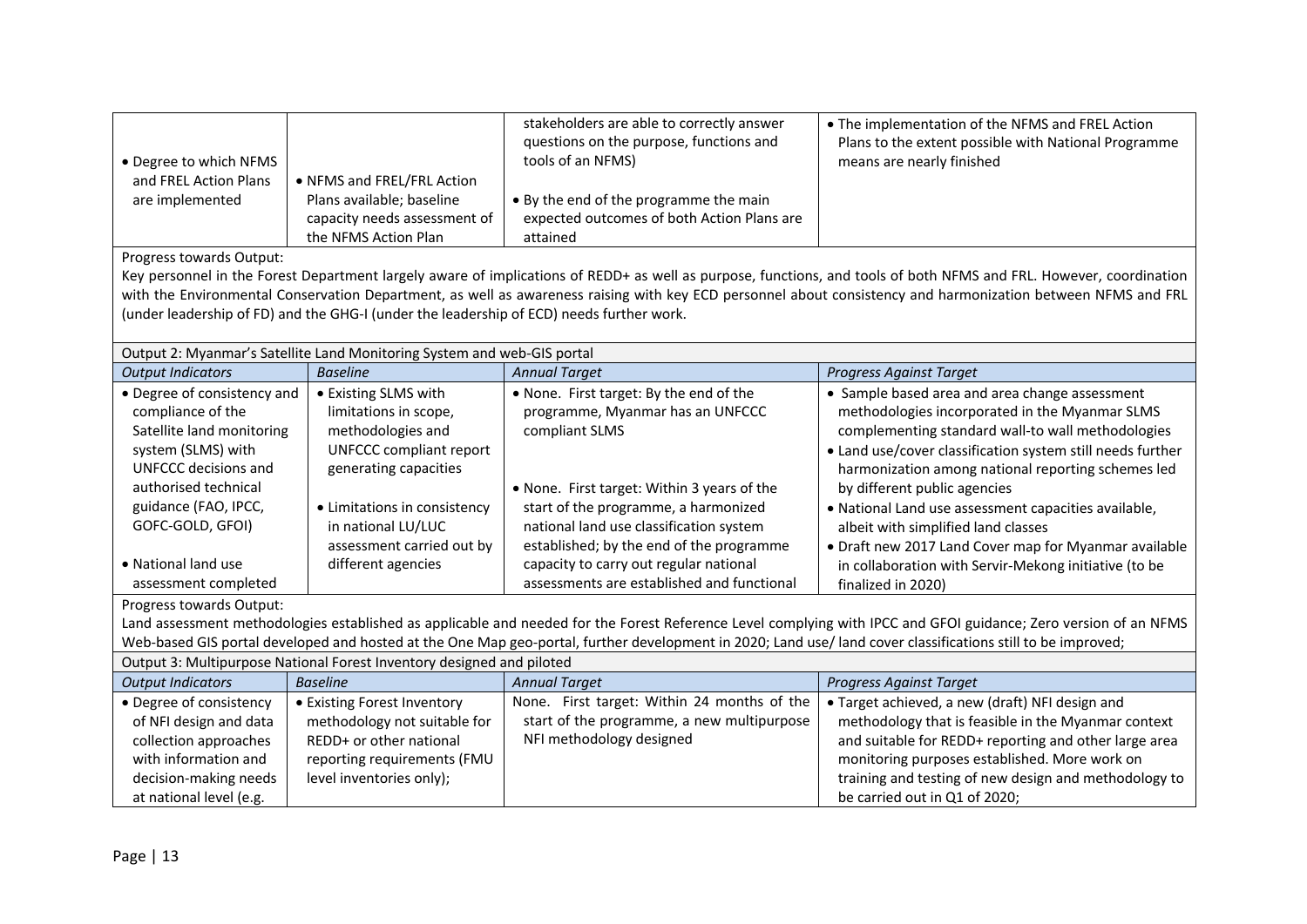| REDD+ strategy,      | Initial data analysis and data management capacities |  |
|----------------------|------------------------------------------------------|--|
| national Forest and  | established, to be further developed based on new    |  |
| Land use Policy) and | field data coming in from Q1 2020 field testing      |  |
| for UNFCCC reporting | • Full documentation on general design and methods   |  |
| requirements         | still need to be finalized in 2020                   |  |

Progress towards Output:

During 2018 completely new NFI design developed and open source tools (OF Collect, Collect Earth, Collect Mobile) adapted in support of NFI planning and implementation. Initial capacity building on data analysis with OF Calc with support by Finnish Natural Resource Institute (Luke) carried out. Field manual revised and adapted following several revisions and discussions with stakeholders, FD at central, regional and local levels. Field training and testing carried out in 2019 in different forest types of Central and Center-North of Myanmar as well as Mangrove forests in the Delta region. NFI field methodology proved to be sufficiently robust and feasible for large scale implementation.

| Outcome 5: National REDD+ Strategy under implementation                                                                                                        |                                                 |                                     |                                     |  |  |
|----------------------------------------------------------------------------------------------------------------------------------------------------------------|-------------------------------------------------|-------------------------------------|-------------------------------------|--|--|
| $\Box$ Outcome Achieved;                                                                                                                                       | $\boxtimes$ On track to achieving this outcome; | $\Box$ Expected minor delays        | $\Box$ Expected significant delays  |  |  |
|                                                                                                                                                                |                                                 | $\Box$ Corrective measures in place | $\Box$ Corrective measures in place |  |  |
| Progress towards Outcome: The Strategy was drafted in late 2017, and throughout 2018 to 2019, underwent a series of many consultations. The updated version is |                                                 |                                     |                                     |  |  |
| currently awaiting official approval from the Cabinet.                                                                                                         |                                                 |                                     |                                     |  |  |

| Output 1: REDD+ Strategy completed                                                                  |                                                                                                                                                     |                                                                      |                                                                                                                                              |  |  |
|-----------------------------------------------------------------------------------------------------|-----------------------------------------------------------------------------------------------------------------------------------------------------|----------------------------------------------------------------------|----------------------------------------------------------------------------------------------------------------------------------------------|--|--|
| <b>Output Indicators</b>                                                                            | <b>Baseline</b>                                                                                                                                     | <b>Annual Target</b>                                                 | <b>Progress Against Target</b>                                                                                                               |  |  |
| • Drivers of<br>deforestation and<br>forest degradation<br>assessed                                 | • Drivers' background study<br>completed with TS                                                                                                    | $\bullet$ No target                                                  |                                                                                                                                              |  |  |
| • Priority list of<br>policies and<br>measures agreed in<br>an inclusive<br>consultation<br>process | • The REDD+ readiness road<br>map indicates broad<br>strategies for REDD+<br>implementation; information<br>on existing support programs<br>is weak | By 18 months, the final list of policies<br>and measures is complete | • The National Strategy was fully drafted, consultation<br>processes were completed, but formal approval by<br>Govt of Myanmar still pending |  |  |
| $\bullet$ National REDD+<br>strategy approved                                                       | • REDD+ readiness road map is<br>available, but no National<br><b>REDD+ Strategy</b>                                                                | Within 22 months, the National<br>REDD+ Strategy is approved         |                                                                                                                                              |  |  |
| Progress towards Output:                                                                            |                                                                                                                                                     |                                                                      |                                                                                                                                              |  |  |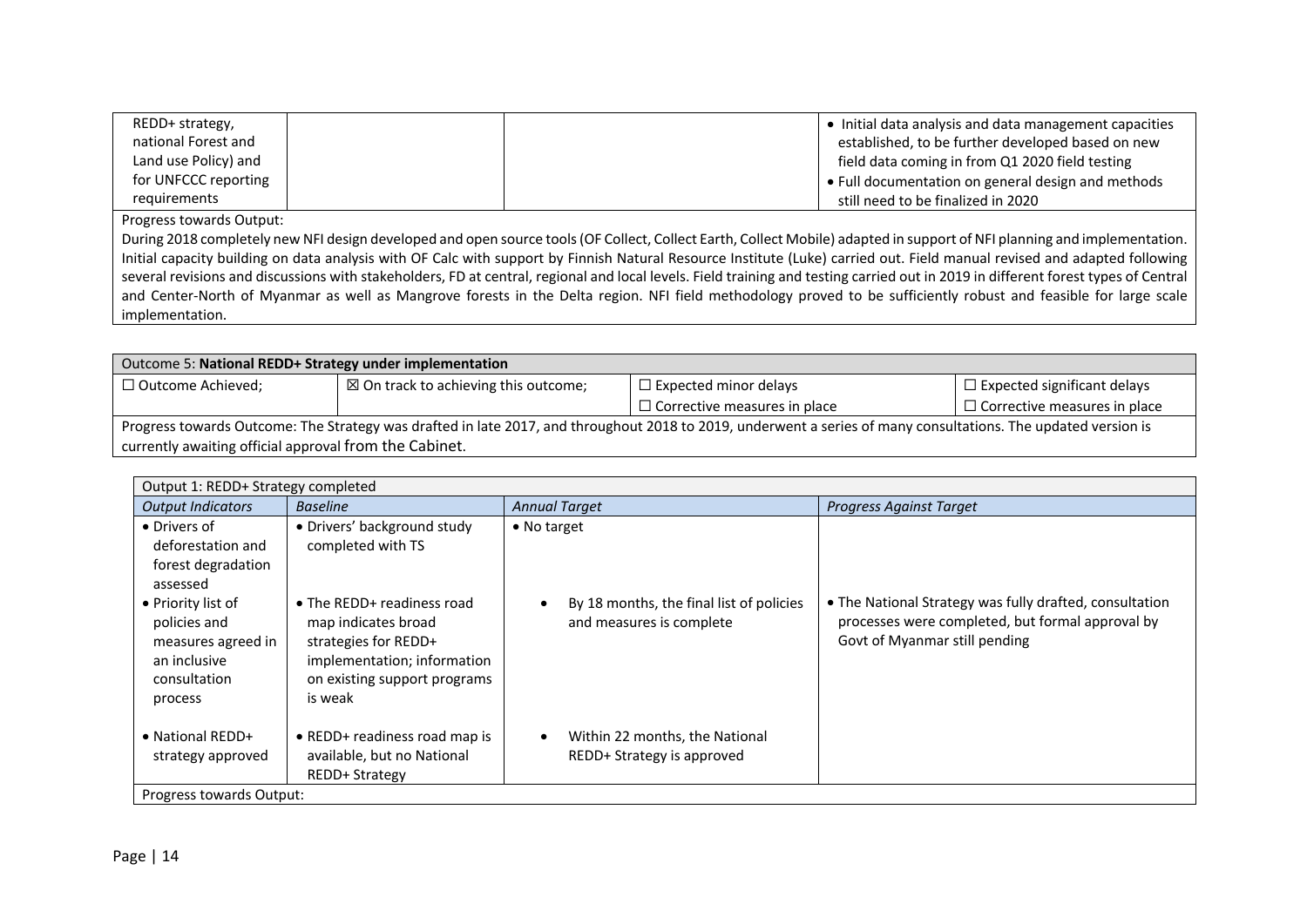The driver's analysis initiated under TS was completed in October 2017. A draft strategy document was prepared, containing 58 proposed policies and measures to address seven priority drivers plus two "+" activities. Consultations have been held with six ministries, stakeholders in all 15 states/regions, and through opening the document for public comment. Largely as a result of the public comments, the need for further consultations with ethnic minorities was recognized. 15 priority ethnic minorities were identified, as discussed in section 2.4, and consultations have been completed. An updated version of the National REDD+ Strategy was presented at a National Validation Workshop in September 2019 and is in the process of obtaining official approval.

| Output 2: REDD+ Investment Programme approved and piloted |                           |                                               |                                                       |  |  |
|-----------------------------------------------------------|---------------------------|-----------------------------------------------|-------------------------------------------------------|--|--|
| <b>Output Indicators</b>                                  | <b>Baseline</b>           | <b>Annual Target</b>                          | <b>Progress Against Target</b>                        |  |  |
| • Approved REDD+                                          | • No investment programme | • By the end of year 2, an investment         | • An investment programme has not been completed,     |  |  |
| Investment                                                |                           | programme document has been completed         | but some elements of an investment programme, for     |  |  |
| Programme                                                 |                           |                                               | example, jurisdictional implementation in some areas, |  |  |
|                                                           |                           |                                               | have been developed.                                  |  |  |
| • Pilot interventions                                     | • No pilot activities     | • None. First target: By the end of year 3,   | • Not assessed                                        |  |  |
| under                                                     |                           | initial pilot activities under implementation |                                                       |  |  |
| implementation                                            |                           | in priority states/regions                    |                                                       |  |  |
|                                                           | Progress towards Output:  |                                               |                                                       |  |  |

The delay in finalization of the Strategy is the main reason why development of an investment plan is delayed. However, work on the investment plan has begun in 2019 and is expected to be completed in the second quarter of 2020.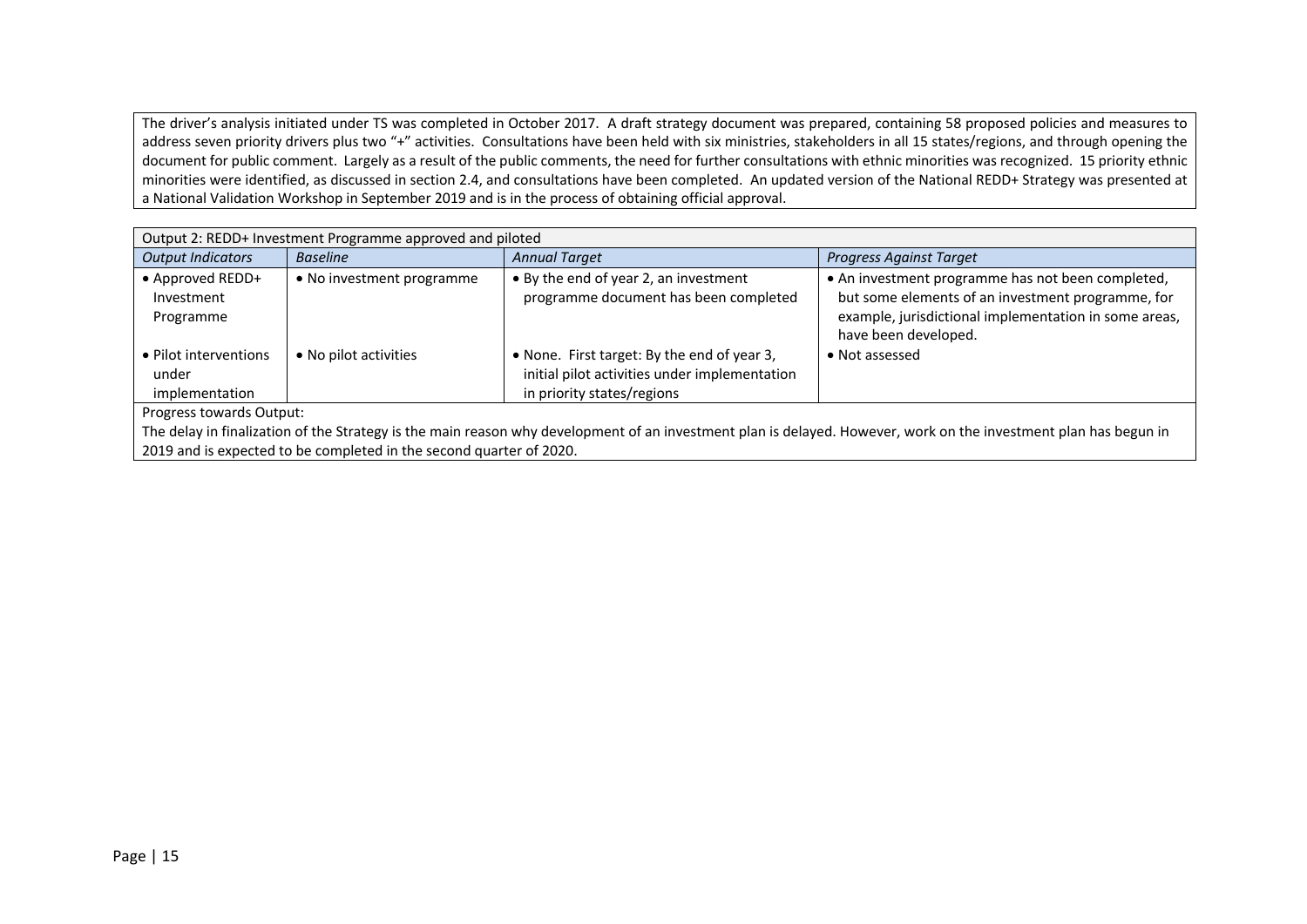#### 5. **Warsaw Framework for REDD+ and Associated UNFCCC Decisions**

This section aims to provide insight and to support a thought process into how countries are progressing against the framework of the convention, namely: 5.1) a National REDD+ Strategy or Action Plan; 5.2) a Safeguards and Safeguards Information System; 5.3) a National Forest Reference Emission Level/National Forest Reference Level; and 5.4.) a National Forest Monitoring System. Only complete the sections that apply to the priorities identified for the country and mark as N/A any criteria that do not apply to the context of the country.

#### $5.1$ **National Strategy or Action Plan**

Supported by (select all that apply and provide name of other source):  $\boxtimes$  National Programme;  $\Box$  Targeted Support;  $\Box$  Other Source;  $\Box$  Not Applicable

Please provide a brief description of the progress being made in developing a National REDD+ Strategy or Action Plan (NS/AP) as well as the source of the support provided in this regard (100 words):

The NRS has been finalized but is still going through a formal approval process. In developing the NRS, a total of 50 consultation events were held, leading to the final National Validation Workshop. The NRS will apply to territory under the control of the Union government, so a process is now underway to develop parallel EAO REDD+ Action Plans

| Indicator                                   |                             | Qualifier (select all that apply)                                                                                               | Please provide a short narrative describing the reason for selection<br>as well as means/source of verification |
|---------------------------------------------|-----------------------------|---------------------------------------------------------------------------------------------------------------------------------|-----------------------------------------------------------------------------------------------------------------|
|                                             |                             | Not yet initiated                                                                                                               |                                                                                                                 |
|                                             |                             | Under design                                                                                                                    |                                                                                                                 |
| Does the country have a                     | Drafted, under deliberation |                                                                                                                                 |                                                                                                                 |
| National Strategy or                        |                             | Adopted                                                                                                                         | The process of development of the NRS is complete, but it is                                                    |
| Action Plan (NS/AP) to<br>achieve REDD+?    |                             | Link to the NS/AP provided on the UNFCCC REDD+ Web Platform<br>Info Hub                                                         | awaiting official approval by the Cabinet.                                                                      |
|                                             |                             | Implementation in early stages                                                                                                  |                                                                                                                 |
|                                             |                             | Full implementation of NS/AP                                                                                                    |                                                                                                                 |
| Degree of completeness<br>of national REDD+ |                             | The NS/AP identifies, assesses and prioritizes the direct and<br>underlying drivers of deforestation and forest degradation, as | Analysis completed in October 2017, covering direct and indirect<br>drivers and barriers to "+" activities      |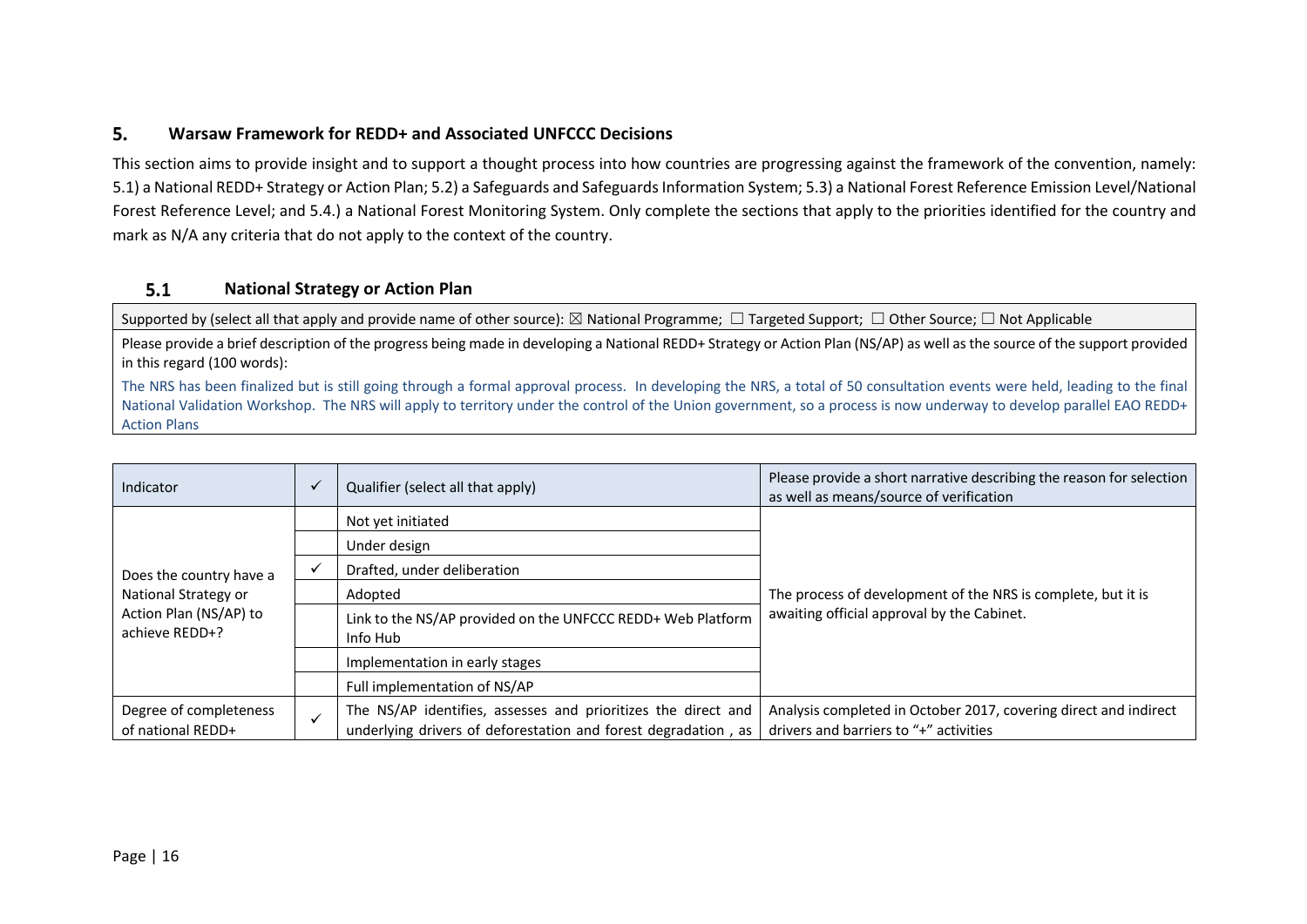| strategies and/or action<br>plans.                                                                     |              | well as the barriers to the "plus" $(+)^9$ activities on the basis of<br>robust analyses.                                                                                                                                                                     |                                                                                                                                                                                                                                                                                                                                                                                        |
|--------------------------------------------------------------------------------------------------------|--------------|---------------------------------------------------------------------------------------------------------------------------------------------------------------------------------------------------------------------------------------------------------------|----------------------------------------------------------------------------------------------------------------------------------------------------------------------------------------------------------------------------------------------------------------------------------------------------------------------------------------------------------------------------------------|
|                                                                                                        | ✓            | The NS/AP proposes a coherent and coordinated set of policies<br>and measures (PAMs) for REDD+ that are proportionate to the<br>drivers & barriers, results-oriented and feasible.                                                                            | The draft strategy identifies 49 PAMs to address eight priority<br>direct drivers and 2 "+" activities                                                                                                                                                                                                                                                                                 |
|                                                                                                        | ✓            | The NS/AP relates to the scope and scale of the FREL/FRL, taking<br>into account national circumstances.                                                                                                                                                      | Both the NS and FREL identify the scale of REDD+ to be national.<br>The initial FREL covers only deforestation, but with an intention to<br>include degradation and enhancement as soon as feasible. The<br>NS covers all 5 activities, but with a focus on deforestation,<br>degradation and enhancement                                                                              |
|                                                                                                        | ✓            | The NS/AP defines the institutional arrangements for REDD+<br>implementation, including governance measures, participatory<br>oversight and inter-sectoral coordination.                                                                                      | Institutional arrangements are defined. The changing roles of<br>Phase 1 bodies such as the National REDD+ Taskforce and<br>Technical Working Groups in moving into Phase 2 have been<br>analyzed, and revised arrangements for Phase 2 approved                                                                                                                                       |
| Degree to which the                                                                                    | ✓            | The NS/AP is developed through a multi-stakeholder, gender-<br>responsive and participatory consultation and dialogue process.                                                                                                                                | The Technical Working Group - Drivers and Strategy is multi-<br>stakeholder, and 8 of the 25 members are female. The draft<br>PAMs have been consulted in each of the 15 states in multi-<br>stakeholder events in which adequate participation by women is<br>actively promoted                                                                                                       |
| NS/AP incorporates<br>principles of social                                                             | ✓            | The proposed policies and measures for REDD+ integrate gender-<br>responsive actions.                                                                                                                                                                         | A number of PAMs explicitly refer to gender-responsive actions                                                                                                                                                                                                                                                                                                                         |
| inclusion and gender<br>equality.                                                                      | $\checkmark$ | The proposed policies and measures for REDD+ consider the<br>realization of land and resource tenure rights (when relevant), as<br>well as the development priorities of indigenous peoples and<br>local communities as well as their development priorities. | A number of PAMs relate to tenure - for example,<br>implementation of Chapter 8 of the National Land Use Policy.<br>Others include "Develop a national land use plan and implement<br>territorial land use planning with emphasis on areas with high<br>potential for REDD+" and "Develop and apply regulations that (for<br>example) recognize authority over PAs at multiple levels" |
| Degree of anchoring of<br>the NS/AP in the national<br>development policy and<br>institutional fabric. | $\checkmark$ | There is effective inter-ministerial coordination for REDD+<br>action.                                                                                                                                                                                        | The National REDD+ Taskforce includes representation from 4<br>ministries, and reports to the National Environmental<br>Conservation and Climate Change Central Committee, which has<br>representation from 6 ministries                                                                                                                                                               |

<sup>&</sup>lt;sup>9</sup> Plus (+) activities within the context of REDD+ refer to conservation of forest carbon stocks, sustainable management of forests and enhancement of forest carbon stocks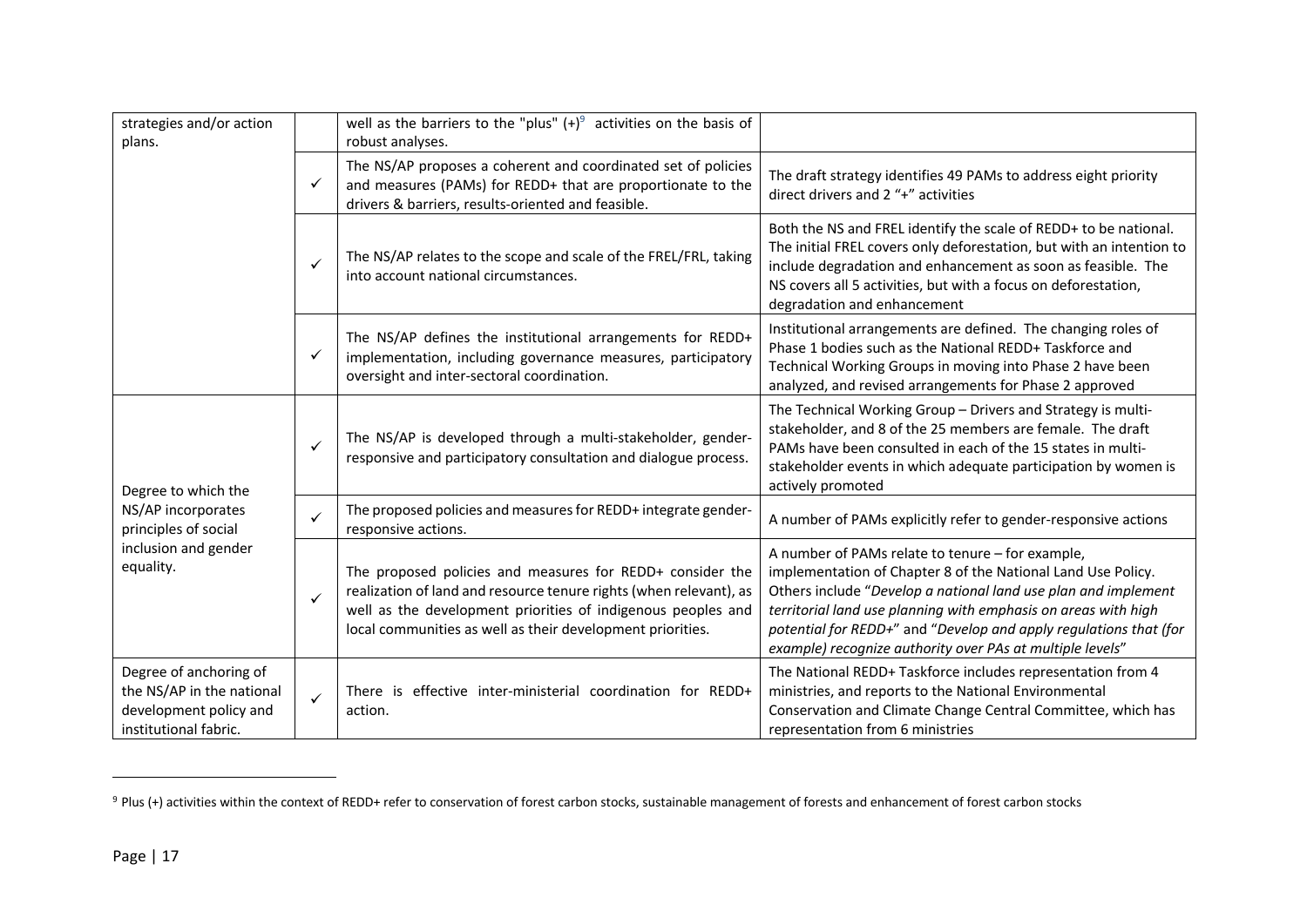|  | Endorsement of the NS/AP has been obtained at a high political<br>level, beyond the agency or ministry that led the REDD+<br>readiness process.        | [input text]                                                                                                                                                                                                                                                                                              |
|--|--------------------------------------------------------------------------------------------------------------------------------------------------------|-----------------------------------------------------------------------------------------------------------------------------------------------------------------------------------------------------------------------------------------------------------------------------------------------------------|
|  | REDD+ actions or targets are embedded in the national plan or<br>policy for sustainable development.                                                   | Of 238 Action Plans identified in the draft "Myanmar Sustainable<br>Development Plan", 49 align almost exactly or closely with the 58<br>draft "policies and measures" (PAMs) in the draft National REDD+<br>Strategy                                                                                     |
|  | There is evidence that ministries/agencies outside the forest and<br>environment sectors are committed to implementing REDD+<br>policies and measures. | The draft strategy identifies 49 PAMs to address eight priority<br>direct drivers and 2 "+" activities                                                                                                                                                                                                    |
|  | Financing arrangements to start implementing the NS/AP (or to<br>channel results-based finance) are designed.                                          | Both the NS and FREL identify the scale of REDD+ to be national.<br>The initial FREL covers only deforestation, but with an intention to<br>include degradation and enhancement as soon as feasible. The<br>NS covers all 5 activities, but with a focus on deforestation,<br>degradation and enhancement |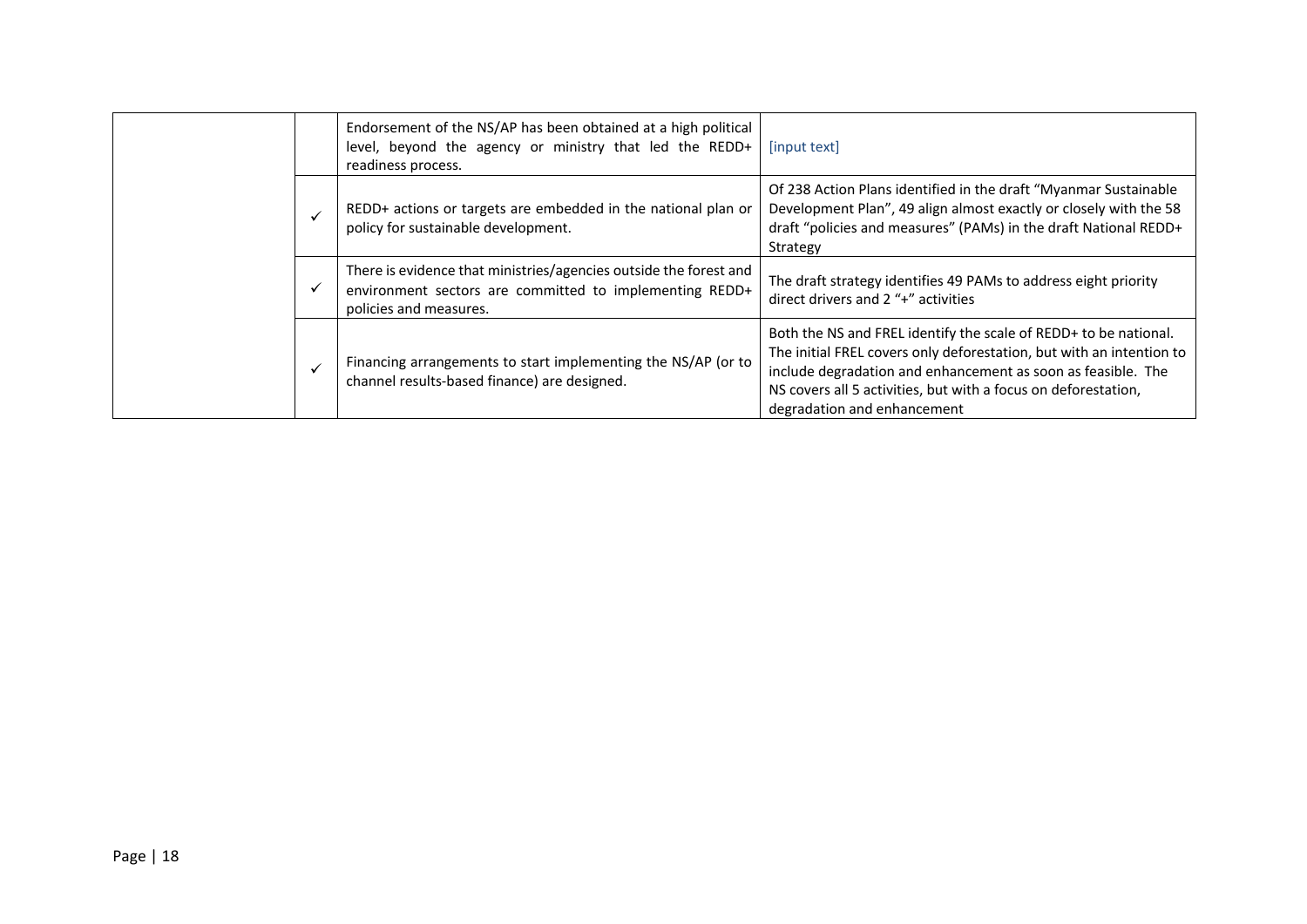#### $5.2$ **Safeguard Information System**

Supported by (select all that apply and provide name of other source):  $\boxtimes$  National Programme;  $\Box$  Targeted Support;  $\boxtimes$  Other Source;  $\Box$  Not Applicable

Please provide a brief description of the progress being made in developing a Safeguard Information System (SIS) as well as the source of the support provided in this regard (100 words):

Through the Myanmar UN-REDD Programme, a national safeguards approach is under development, an SIS has been designed, and a SIS operationalization plan is currently being prepared. A final draft safeguards Summary of Information has been prepared (with complementary support through Technical Assistance (TA) from the UN-REDD Global Programme) and submitted to the Forest Department for the internal government processes required before submission to the UNFCCC.

| Indicator                                                                                                                                                           | $\checkmark$                                                                                                                                                                              | Descriptor (select all that apply)                                                                                                                                                   | Please provide a short narrative describing the reason for selection<br>as well as means/source of verification.                                                                         |  |  |
|---------------------------------------------------------------------------------------------------------------------------------------------------------------------|-------------------------------------------------------------------------------------------------------------------------------------------------------------------------------------------|--------------------------------------------------------------------------------------------------------------------------------------------------------------------------------------|------------------------------------------------------------------------------------------------------------------------------------------------------------------------------------------|--|--|
|                                                                                                                                                                     |                                                                                                                                                                                           | <b>No</b>                                                                                                                                                                            |                                                                                                                                                                                          |  |  |
|                                                                                                                                                                     | ✓                                                                                                                                                                                         | SIS objectives determined                                                                                                                                                            |                                                                                                                                                                                          |  |  |
| Does the country have a                                                                                                                                             | $\checkmark$                                                                                                                                                                              | Safeguard information needs and structure determined.                                                                                                                                | SIS objectives and information needs structure determined.                                                                                                                               |  |  |
| Safeguard Information                                                                                                                                               |                                                                                                                                                                                           | Existing information systems and sources assessed.                                                                                                                                   | Assessment of existing information and data sources concluded.                                                                                                                           |  |  |
| System (SIS) that provides<br>information on how the<br>Cancun safeguards are<br>being addressed and<br>respected throughout<br>implementation of REDD+<br>actions? | The SIS is designed, building on existing, together with any novel,<br>$\checkmark$<br>information systems and sources clearly articulated in a national<br>government-endorsed document. |                                                                                                                                                                                      | Draft SIS design document available, to be finalized in 2020.<br>Draft structure (annotated outline) for an SIS operationalization<br>plan available, to be fully developed in 2020.     |  |  |
|                                                                                                                                                                     |                                                                                                                                                                                           | The SIS is functional, building on existing, together with any<br>novel, information systems and sources that are clearly<br>articulated in a national government-endorsed document. | Final draft Summary of Information prepared and submitted to<br>Forest Department for next steps in government process.                                                                  |  |  |
|                                                                                                                                                                     |                                                                                                                                                                                           | Summary of information on REDD+ safeguards, informed by the<br>SIS, has been submitted to UNFCCC.                                                                                    |                                                                                                                                                                                          |  |  |
| Degree of completeness<br>of the design of a country<br>approach to address the<br>social and environmental<br>safeguards for REDD+                                 | ✓                                                                                                                                                                                         | Aligns with the NS/AP, covering the social and environmental<br>benefits and risks of the policies & measures for REDD+ being<br>considered by the countries.                        | Assessment of benefits and risks of REDD+ PaMs has fed into the<br>development of the national safeguards approach, and<br>recommendations on PaMs provided to NS/AP team.               |  |  |
|                                                                                                                                                                     | $\checkmark$                                                                                                                                                                              | Defines specific policies, laws and regulations (PLRs), as well as<br>other measures, to address the identified benefits and risks.                                                  | Safeguards relevant PLRs reviewed, recommendations to<br>strengthen PLRS and address gaps developed; recommendations<br>also available in Summary of Information                         |  |  |
|                                                                                                                                                                     | $\checkmark$                                                                                                                                                                              | Have institutional arrangements and/or capacities to implement<br>those PLRs and to monitor the REDD+ safeguards.                                                                    | Institutional arrangements and capacities considered;<br>recommendations developed and also reflected in Summary of<br>Information. Institutional arrangements for SIS and monitoring of |  |  |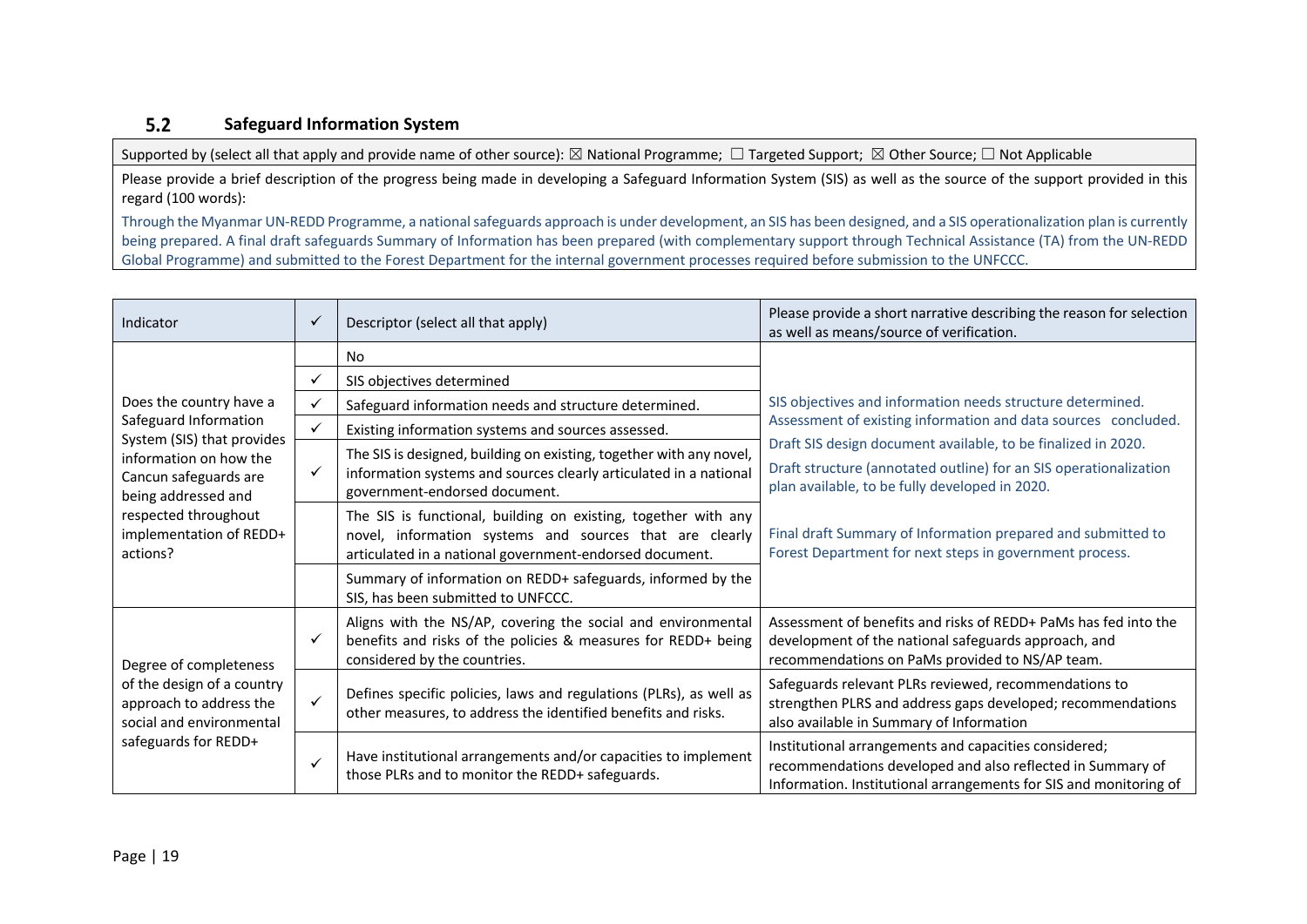|  |                                                                                      | safeguards considered in SIS design, and roles and responsibilities<br>proposed.                                                                                                                                                                                      |
|--|--------------------------------------------------------------------------------------|-----------------------------------------------------------------------------------------------------------------------------------------------------------------------------------------------------------------------------------------------------------------------|
|  | Transparently provides information on how safeguards are<br>respected and addressed. | SIS design aims to develop transparent, online SIS in phase 2.<br>Information on how Myanmar is addressing and respecting the<br>safeguards to date, and how it plans to respect the safeguards in<br>the future, is available in final Draft Summary of Information. |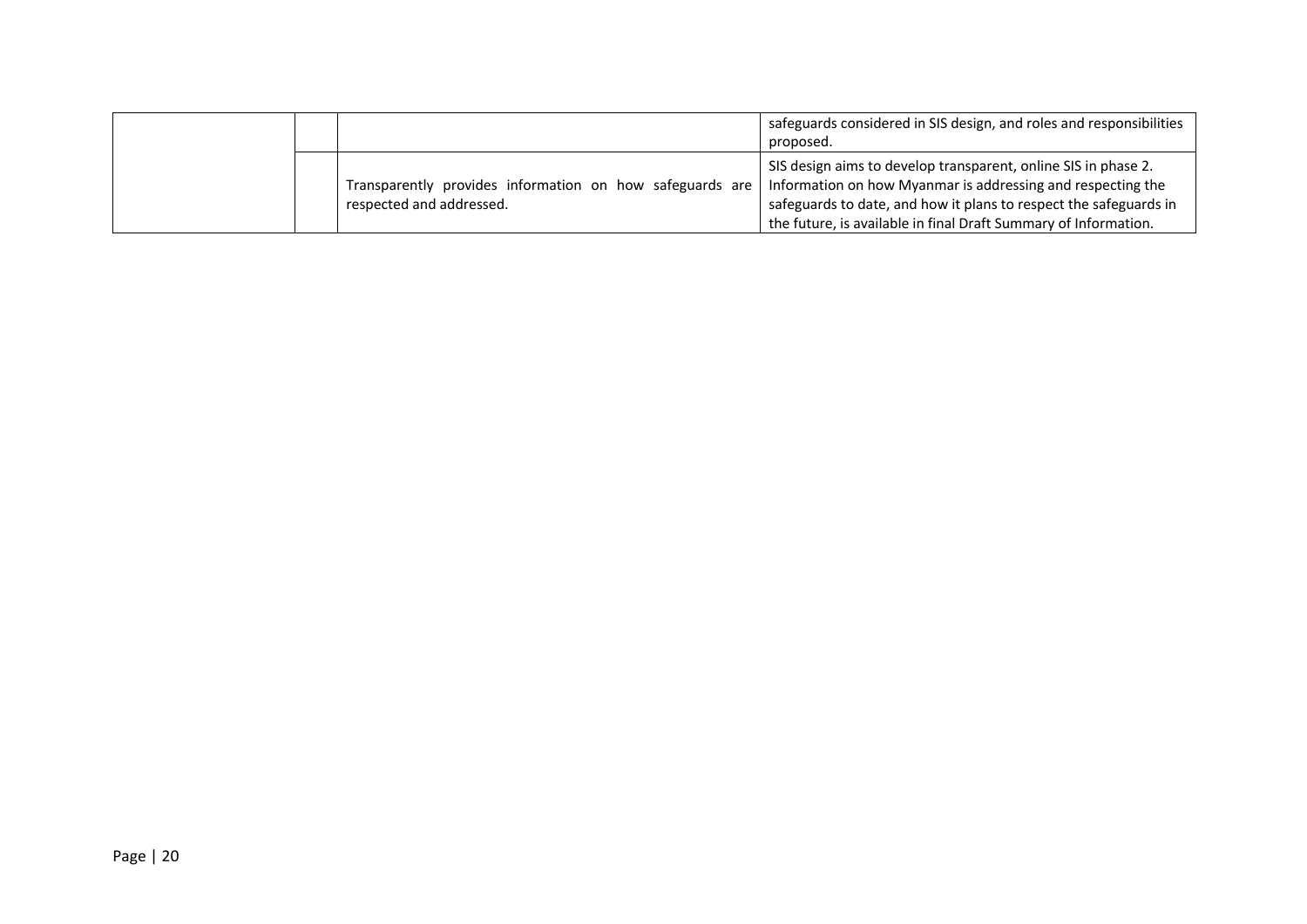#### $5.3$ **Forest Reference Emission Level / Forest Reference Level**

Supported by (select all that apply and provide name of other source):  $\boxtimes$  National Programme;  $\Box$  Targeted Support;  $\Box$  Other Source;  $\Box$  Not Applicable

Please provide a brief description of the progress being made in developing a Forest Reference Emission Level / Forest Reference Level (FREL/FRL) as well as the source of the support provided in this regard (100 words):

Forest Reference Level was developed based on nationally available data from forest inventory plots in managed forests implemented during the reference period (2005 – 2015) and a sample-based area change assessment methodology which allows for accurate area and area change data calculation as well as estimates of associated uncertainties. The methodology applied is published in Olofsson, *et al*, 2014 (Remote Sensing of Environment 148 (2014): 42 – 57; FAO 2016 (Map accuracy assessment and area estimation, NFMA working paper 46; and GFOI, 2016 (Methods and guidance document v2 chapter 5.1.5 on estimating uncertainty of area and change in area)

| Indicator                             |   | Please provide a short narrative describing the reason for selection as<br>Descriptor (select all that apply)<br>well as means/source of verification |                                                                                                                                                                                                                               |  |
|---------------------------------------|---|-------------------------------------------------------------------------------------------------------------------------------------------------------|-------------------------------------------------------------------------------------------------------------------------------------------------------------------------------------------------------------------------------|--|
|                                       |   | Not yet initiated                                                                                                                                     | First version submitted in January 2018, revised version submitted in<br>November 2018, following technical assessment and corresponding<br>amendments. Revised version available on UNFCCC website as of 18<br>January, 2019 |  |
|                                       |   | Capacity building phase                                                                                                                               |                                                                                                                                                                                                                               |  |
| Has the country                       |   | Preliminary construction phase                                                                                                                        |                                                                                                                                                                                                                               |  |
| established a FREL/FRL?               |   | Advanced <sup>10</sup> construction phase                                                                                                             |                                                                                                                                                                                                                               |  |
|                                       |   | Submission drafted                                                                                                                                    |                                                                                                                                                                                                                               |  |
|                                       |   | Submitted to the UNFCCC                                                                                                                               |                                                                                                                                                                                                                               |  |
| Robustness of FREL/FRL<br>submissions |   | Submission is transparent, complete, consistent and as<br>much as possible accurate and allows reconstruction of the<br>submitted FREL/FRL.           | See TA report FCCC TAR/2018/MMR 16 January, 2019<br>https://redd.unfccc.int/submissions.html?country=mmr%20                                                                                                                   |  |
|                                       |   | Includes pools and gases, and REDD+ activities (Scope) and<br>justification for omitting significant pools and/or activities.                         | See TA report FCCC TAR/2018/MMR 16 January, 2019                                                                                                                                                                              |  |
|                                       | ✓ | Justifies where the submission is inconsistent with previous<br>versions of GHG inventory.                                                            | See TA report FCCC TAR/2018/MMR 16 January, 2019                                                                                                                                                                              |  |
|                                       |   | Includes details of the forest definition used and national<br>circumstances.                                                                         | See TA report FCCC TAR/2018/MMR 16 January, 2019                                                                                                                                                                              |  |
|                                       |   | Defines the geographic area covered by FREL/FRL (scale).                                                                                              | See TA report FCCC TAR/2018/MMR 16 January, 2019                                                                                                                                                                              |  |

<sup>10</sup> FREL/FRL elements defined or at an advanced stage (scope, scale, forest definition, methodology and data compilation).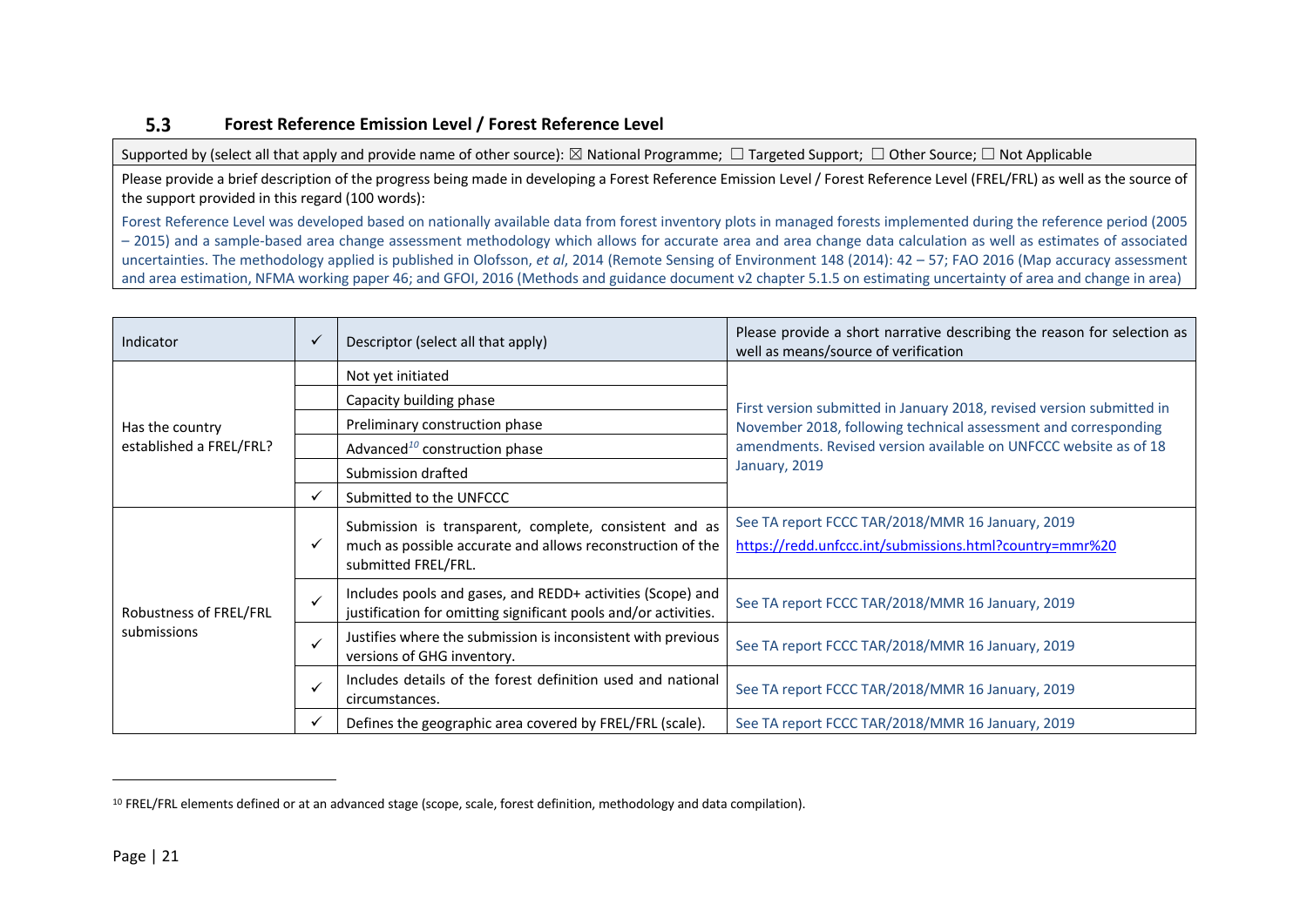#### $5.4$ **National Forest Monitoring System**

Supported by (select all that apply and provide name of other source):  $\boxtimes$  National Programme;  $\Box$  Targeted Support;  $\boxtimes$  Other Source;  $\Box$  Not Applicable

Please provide a brief description of the progress being made in developing a National Forest Monitoring System (NFMS) as well as the source of the support provided in this regard (100 words): NFI field testing was carried out in 2019 in different forest types of Central, Center-north and the Delta region of Myanmar. Following the results of field-testing the NFI methodology was further refined. A final high-level consultation workshop in October 2019 was carried out in order to obtain support from relevant stakeholder on the changes made in the NFI methodology. A new version of NFI field methodology was available by the end of 2019. An operational manual for the sample-based land assessment methodology was developed and a Zero version of a NFMS module hosted at the One Map Myanmar geoportal.

| Indicator                                                               | $\checkmark$ | Descriptor (select all that apply)                                                                                                                           | Please provide a short narrative describing the reason for selection as<br>well as means of verification                                                                                                                                                                                                                                                                                                                                                                                                                                                                                                                                                                                                                                                                                                                                                                                                                                                                                                                                                                           |  |
|-------------------------------------------------------------------------|--------------|--------------------------------------------------------------------------------------------------------------------------------------------------------------|------------------------------------------------------------------------------------------------------------------------------------------------------------------------------------------------------------------------------------------------------------------------------------------------------------------------------------------------------------------------------------------------------------------------------------------------------------------------------------------------------------------------------------------------------------------------------------------------------------------------------------------------------------------------------------------------------------------------------------------------------------------------------------------------------------------------------------------------------------------------------------------------------------------------------------------------------------------------------------------------------------------------------------------------------------------------------------|--|
|                                                                         |              | No                                                                                                                                                           | NFMS in Myanmar is still in construction; however, major advances are<br>the land monitoring system able to generate the activity data needed<br>for forest reference level and GHG inventory purposes but still with a<br>comparatively simple land classification. Updated information on land<br>and forest areas can be developed at least every five years and<br>potentially over shorter periods of time (provided resources are<br>available). Area estimates are developed at approach 2 level according<br>to IPCC.<br>Emission factors have been developed at tier 2 level according to IPCC<br>guidance for forest loss, and for enhancement of forest carbon stocks<br>at an intermediate level between tier 1 and tier 2; With the new NFI<br>methodology Myanmar will be able in the future to develop EFs at tier<br>3 level.<br>The new Forest Reference Methodology enables the country to have a<br>recognized baseline for NDC target definition and account for changes<br>following NDC implementation, as well as potentially for results based<br>payment. |  |
|                                                                         |              | NFMS capacity building phase                                                                                                                                 |                                                                                                                                                                                                                                                                                                                                                                                                                                                                                                                                                                                                                                                                                                                                                                                                                                                                                                                                                                                                                                                                                    |  |
|                                                                         |              | Preliminary construction phase                                                                                                                               |                                                                                                                                                                                                                                                                                                                                                                                                                                                                                                                                                                                                                                                                                                                                                                                                                                                                                                                                                                                                                                                                                    |  |
|                                                                         | ✓            | Advanced <sup>11</sup> construction phase                                                                                                                    |                                                                                                                                                                                                                                                                                                                                                                                                                                                                                                                                                                                                                                                                                                                                                                                                                                                                                                                                                                                                                                                                                    |  |
| Has the country<br>established a NFMS?                                  | $\checkmark$ | NFMS generating preliminary information for monitoring<br>and MRV                                                                                            |                                                                                                                                                                                                                                                                                                                                                                                                                                                                                                                                                                                                                                                                                                                                                                                                                                                                                                                                                                                                                                                                                    |  |
|                                                                         |              | NFMS institutionalized and generating REDD+ monitoring<br>and MRV (satellite land monitoring system, national forest<br>inventory, greenhouse gas inventory) |                                                                                                                                                                                                                                                                                                                                                                                                                                                                                                                                                                                                                                                                                                                                                                                                                                                                                                                                                                                                                                                                                    |  |
| Degree of completeness<br>of the NFMS in UN-REDD<br>supported countries | $\checkmark$ | NFMS includes a Satellite Land Monitoring System (SLMS)                                                                                                      | SLMS included but still further development needed                                                                                                                                                                                                                                                                                                                                                                                                                                                                                                                                                                                                                                                                                                                                                                                                                                                                                                                                                                                                                                 |  |
|                                                                         | X            | NFMS includes a National Forest Inventory (NFI)                                                                                                              | NFI design and methodology finalized during 2019, further testing in<br>Q1 but full implementation subject to availability of appropriate<br>funding beyond the present National Programme                                                                                                                                                                                                                                                                                                                                                                                                                                                                                                                                                                                                                                                                                                                                                                                                                                                                                         |  |

<sup>11</sup> NFMS elements at an advanced stage (satellite land monitoring system, national forest inventory, greenhouse gas inventory).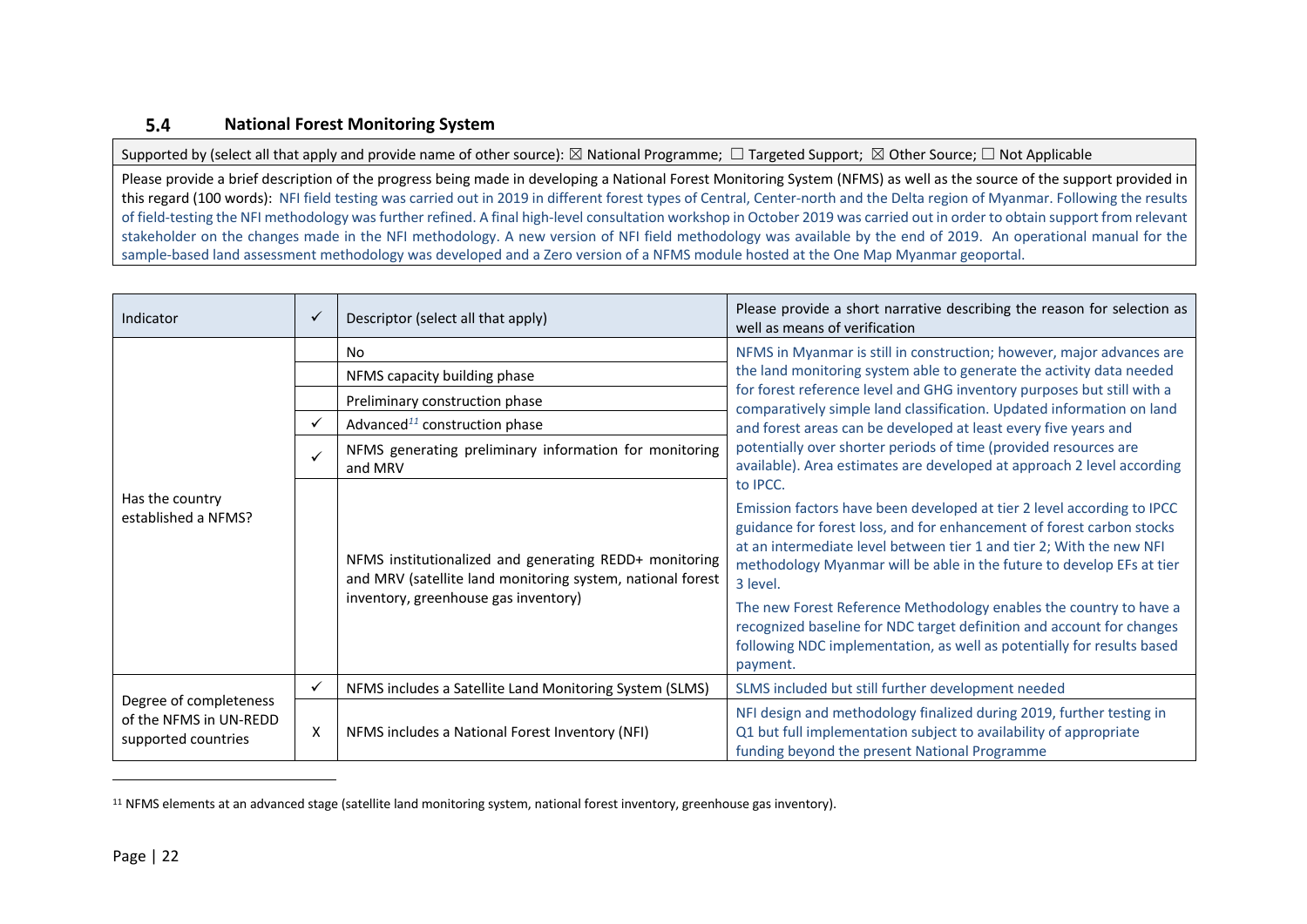|   | NFMS includes a National GHG Inventory (GHGi)                                                                                                                                                                                               | Updated GHG-I not yet available, discussions with group of Second<br>National Communication at the Environmental Conservation<br>Department ongoing                                                                                                                                                |
|---|---------------------------------------------------------------------------------------------------------------------------------------------------------------------------------------------------------------------------------------------|----------------------------------------------------------------------------------------------------------------------------------------------------------------------------------------------------------------------------------------------------------------------------------------------------|
| X | The NFMS is suitable for estimating anthropogenic forest-<br>related greenhouse gas emissions by sources, and removals<br>by sinks, forest carbon stocks, and forest-area changes<br>resulting from the implementation of REDD+ activities; | NFMS is suitable for measuring deforestation and enhancement of<br>forest carbon stocks through establishment of forest plantations, it is<br>not yet suitable for measuring forest degradation, the impact of<br>sustainable forest management on forest carbon stocks or forest<br>conservation; |
|   |                                                                                                                                                                                                                                             | However, the advances in 2019 in NFI development and ongoing<br>support from the UN-REDD TA component (not NP) put the country a<br>step further in being in the future capable of accounting carbon stock<br>changes on existing forests.                                                         |
|   | The NFMS is consistent with Intergovernmental Panel on<br>Climate Change (IPCC) guidance and guidelines;                                                                                                                                    | NFMS is developed according to IPCC, GFOI and other guidelines<br>(GOFC-GOLD) as relevant for national circumstances                                                                                                                                                                               |
|   | The NFMS enables the assessment of different types of<br>forest in the country, including natural forest.                                                                                                                                   | Capacities for forest type mapping are not yet developed/operational;<br>approach for satellite-based forest type mapping in a pilot region<br>(Bago) developed and in discussion by Forest Department with FAO<br>and Smithsonian Institute (other source);                                       |
|   |                                                                                                                                                                                                                                             | With the new NFI methodology assessment of different forest types as<br>well as for forest plantations and tree resources outside of forest will<br>be possible.                                                                                                                                   |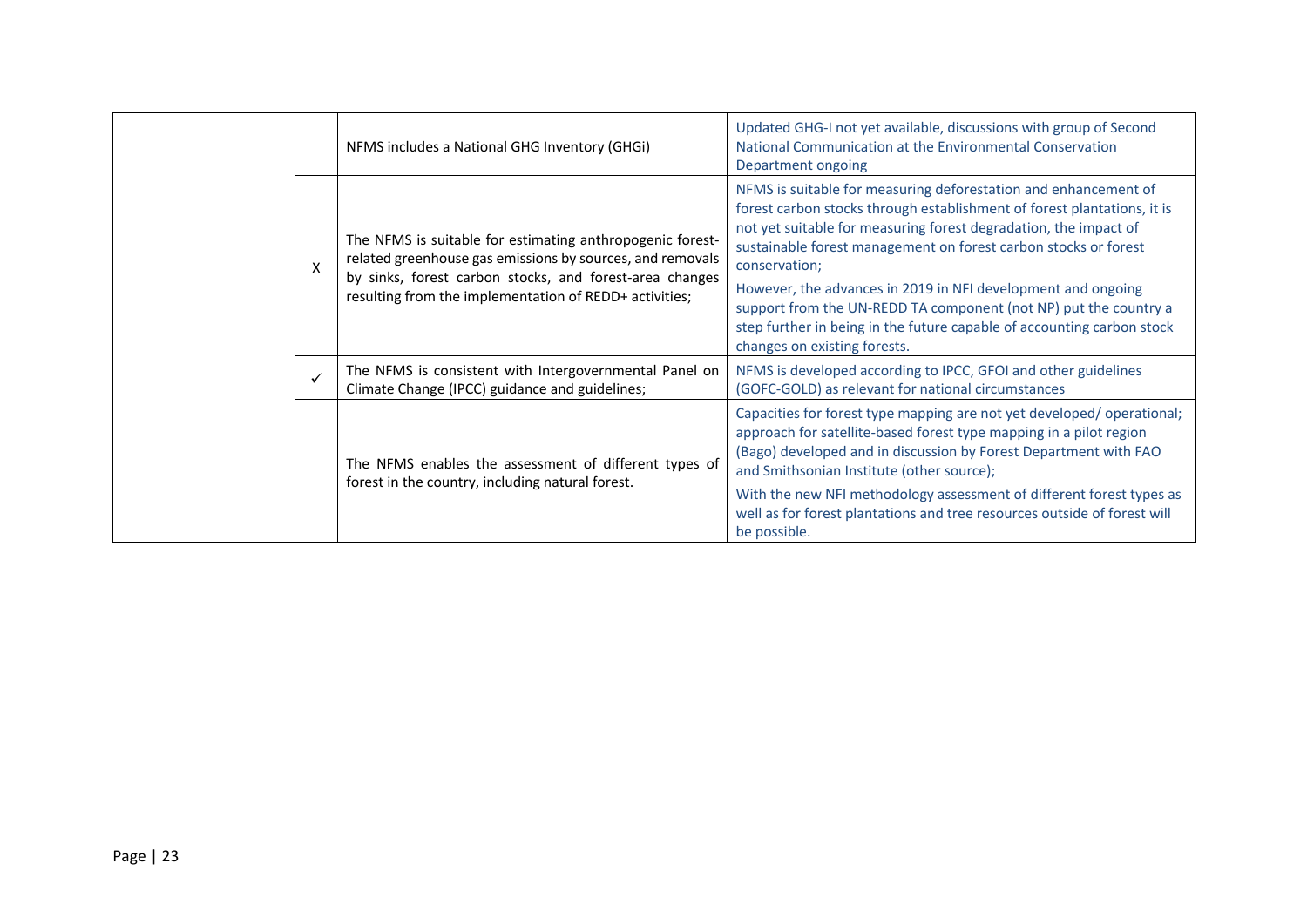#### 6. **Financial Delivery**

In the table below, please provide information on expenditure for 2018 against the planned and anticipated expenditure as per the Annual Work Plan (AWP) for 2018 as approved by the PEB/NSC, meaning before any budget revisions were done. Anticipated expenditure by 31 December 2019 should indicate what would be realistically expended at the end of that year, and therefore provide a measure of deviation against the AWP.

| Programme Outcome              | UN<br>Organization | Annual (actual)<br>Expenditure <sup>12</sup> for Jan $-$<br>December 2019 | Planned<br>Expenditure for<br>$Jan - Dec$<br>201913 | Planned<br>(anticipated)<br>Expenditure for<br>202014 |
|--------------------------------|--------------------|---------------------------------------------------------------------------|-----------------------------------------------------|-------------------------------------------------------|
|                                | <b>FAO</b>         |                                                                           | $\blacksquare$                                      | $\frac{1}{2}$                                         |
| Outcome 1: [input text]        | <b>UNDP</b>        | 131,687.00                                                                | 36,750.00                                           | 51,860.00                                             |
|                                | <b>UNEP</b>        |                                                                           |                                                     |                                                       |
| Sub-total                      |                    | 131,687.00                                                                | 36,750.00                                           | 51,860.00                                             |
|                                | <b>FAO</b>         | $\overline{\phantom{a}}$                                                  | $\overline{\phantom{a}}$                            | $\overline{\phantom{a}}$                              |
| Outcome 2: [input text]        | <b>UNDP</b>        | 388,258.00                                                                | 221,000.00                                          | 47,000.00                                             |
|                                | <b>UNEP</b>        | $\overline{a}$                                                            |                                                     |                                                       |
| Sub-total                      |                    | 388,258.00                                                                | 221,000.00                                          | 47,000.00                                             |
|                                | <b>FAO</b>         | 21,442.27                                                                 | 36,500.00                                           | 31,200.00                                             |
| Outcome 3: [input text]        | <b>UNDP</b>        | 90,653.00                                                                 | 93,500.00                                           | 4,500.00                                              |
|                                | <b>UNEP</b>        | 20,957.00                                                                 | 10,000.00                                           | 13,259.00                                             |
| Sub-total                      |                    | 133,052.27                                                                | 140,000.00                                          | 48,959,00                                             |
|                                | <b>FAO</b>         | 517,851.57                                                                | 523,500.00                                          | 406,111.51                                            |
| Outcome 4: [input text]        | <b>UNDP</b>        |                                                                           |                                                     |                                                       |
|                                | <b>UNEP</b>        |                                                                           |                                                     |                                                       |
| Sub-total                      |                    | 517,851.57                                                                | 523,500.00                                          | 406,111.51                                            |
|                                | <b>FAO</b>         |                                                                           |                                                     |                                                       |
| Outcome 5: [input text]        | <b>UNDP</b>        | 7,693.00                                                                  |                                                     | 12,000.00                                             |
|                                | <b>UNEP</b>        |                                                                           |                                                     | 5,000.00                                              |
| Sub-total                      |                    | 7,693.00                                                                  |                                                     | 17,000.00                                             |
| Programme Management           | <b>UNDP</b>        | 339,815.00                                                                | 315,500.00                                          | 216,808.00                                            |
| <b>Indirect Support Costs</b>  | <b>FAO</b>         | 37,750.58                                                                 | 39,200.00                                           | 30,611.81                                             |
| (7% GMS)                       | <b>UNDP</b>        | 67,068.00                                                                 | 46,673.00                                           | 23,252.00                                             |
|                                | <b>UNEP</b>        | 1,467.00                                                                  | 700.00                                              | 1,278.00                                              |
| Indirect Support Costs (Total) |                    | 106,285.58                                                                | 86,573.00                                           | 55,141.81                                             |
|                                | FAO (Total):       | 577,044.42                                                                | 599,200.00                                          | 467,923.32                                            |

<sup>&</sup>lt;sup>12</sup> The sum of commitments and disbursements for 2019

<sup>&</sup>lt;sup>13</sup> As indicated in the 2019 annual work plan.

<sup>&</sup>lt;sup>14</sup>As indicated in the 2020 annual work plan.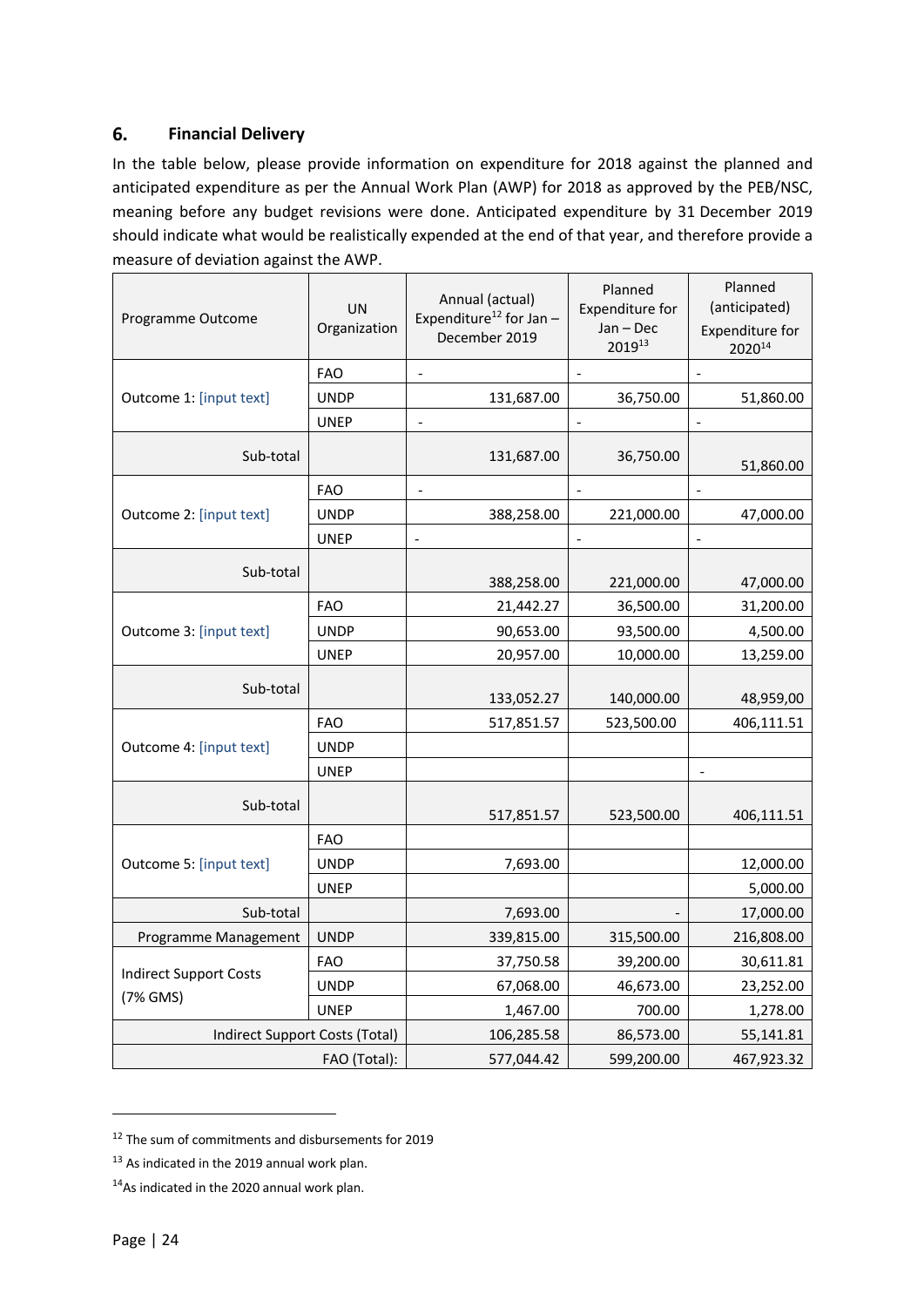| UNDP (Total): | 1,025,174.00<br>15 | 713,423.00   | 355,420.00<br>16 |
|---------------|--------------------|--------------|------------------|
| UNEP (Total): | 22,424.00          | 10,700.00    | 19,537.00        |
| Grand TOTAL:  | 1,624,642.42       | 1,323,323.00 | 842,880.32       |

<sup>&</sup>lt;sup>15</sup> The total expenditure is USD 1071,108 in which USD 45,933 is contributed by UNDP CO as complementary support mainly for FPIC Consultation and Forest Rule Consultation Process.

 $^{16}$  The total allocation is USD 648,860 in which UNDP CO provided USD 293440 as complementary support for EAOs' (Ethnic Armed Organizations') REDD+ Action Plan development and REDD+ Strategy Pilot Implementation.